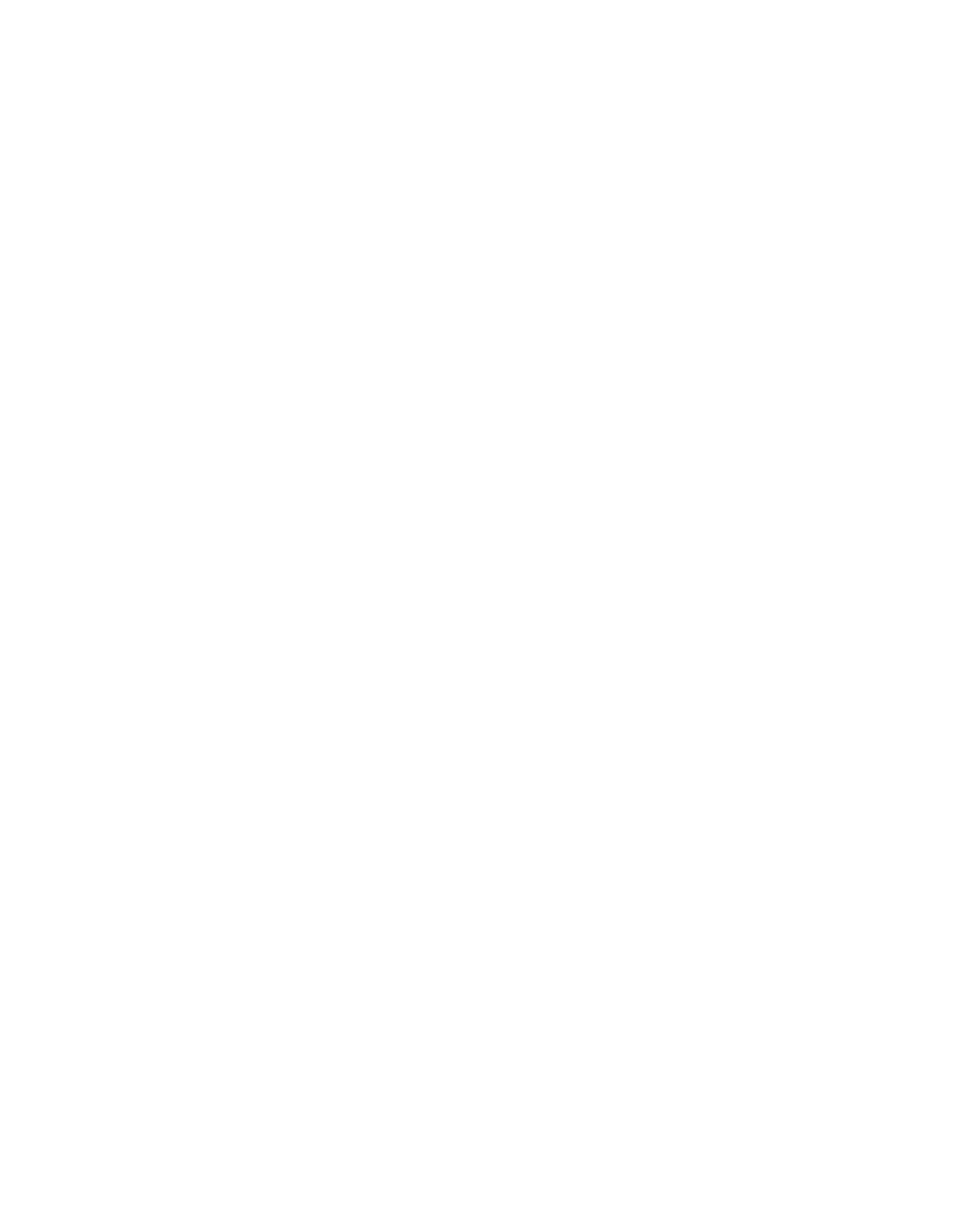Prepared by:

#### Chancellor's Office, California Community Colleges

Carole Bogue-Feinour, Vice Chancellor, Academic Affairs LeBaron Woodyard, Dean, Instructional Programs and Services Lynn Miller, DE Coordinator, Instructional Programs and Services

#### Educational Technology Advisory Committee

Laurie Vasquez, ETAC Chair, Santa Barbara City College Robert Bramucci, DE Coordinators, Riverside CCD Michelle Pilati, Academic Senate Exec, Rio Hondo College Wheeler North, Academic Senate Exec, San Diego Miramar College Barry Russell, Chief Instructional Officers, College of the Siskiyous Jeffrey Shimizu, Chief Instructional Officers, Santa Monica College Scott Vigallon, DE Coordinators, Las Positas College Carol Welsh, Library and Learning Resources, Cypress College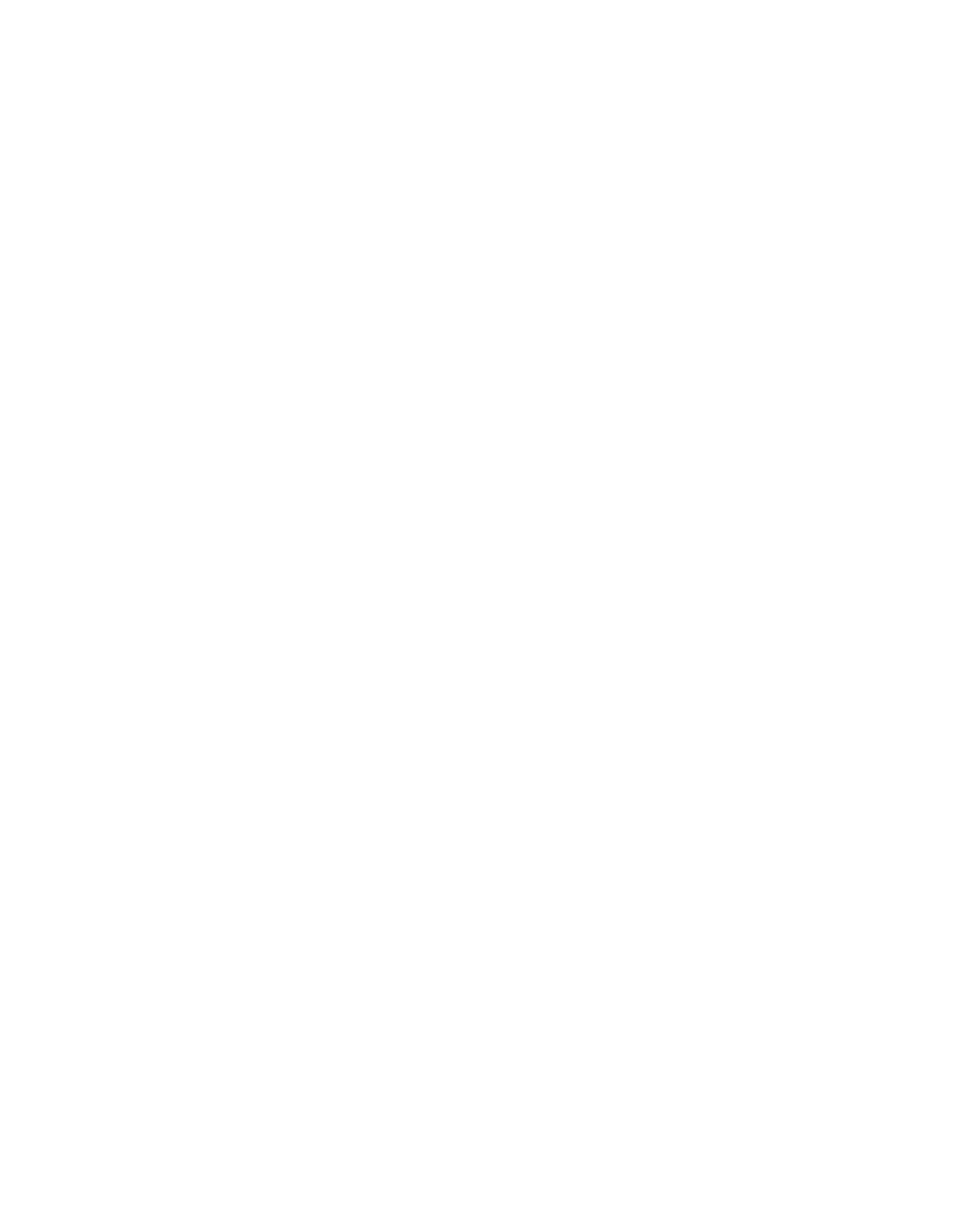## **TABLE OF CONTENTS**

| <b>Section</b>                                                               | Page # |
|------------------------------------------------------------------------------|--------|
| <b>Chapter 6, Curriculum and Instruction</b>                                 | 3      |
| <b>Standards and Criteria for Courses</b>                                    |        |
| 55200. Definition and Application                                            | 3      |
| 55202. Course Quality Standards                                              | 6      |
| 55206. Separate Course Approval                                              | 7      |
| 55208. Faculty Selection and Workload                                        | 8      |
| 55210. Ongoing Responsibility of Districts                                   | 8      |
| <b>Chapter 9, Fiscal Support</b><br><b>Attendance</b>                        | 10     |
| 58003.1 Full-time Equivalent Student; Computation                            | 11     |
| 58006 Application of Actual Student Contact Hours<br>of Attendance Procedure | 16     |
| 58007 Noncredit Courses                                                      | 16     |
| 58009 Application of Alternative Attendance<br>Procedure                     | 17     |
| 58051 Method for Computing Full-Time Equivalent<br>Student (FTES)            | 19     |
| 58056 Immediate Supervision and Control                                      | 20     |
| <b>Limitations on State Aid</b>                                              | 22     |
| 58170 Apportionment for Tutoring                                             | 22     |
| <b>Instructional and Other Materials</b>                                     | 23     |
| 59402 Definitions                                                            | 23     |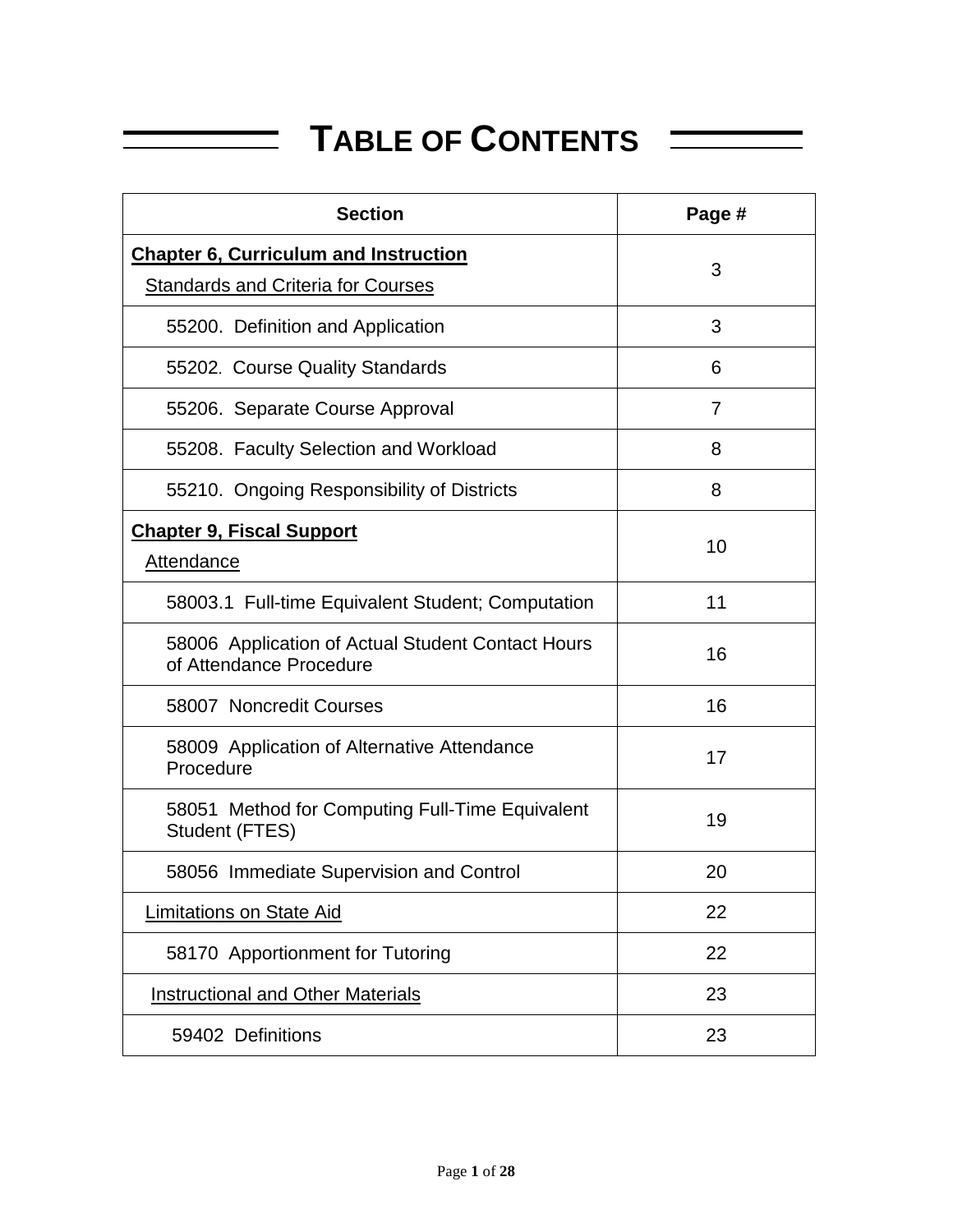### **California Community Colleges Distance Education California Code of Regulations Title 5 and Related Guidelines August 15, 2008**

#### **Overview**

The Board of Governor's for the California Community Colleges approval of the California Code of Regulations, Title 5 related to distance education (DE) covered in these guidelines permits colleges to explore and develop educational initiatives using advanced communication and computing technologies to address student access issues related to geographical, cultural, disability, and facility barriers.

This document is designed to provide overall guidance and assistance to individuals seeking to understand the system's rules which apply to the design, approval, conduct, and reporting of distance education within California Community Colleges. It should be noted that the regulations cited in this 2008 Omnibus Version and their accompanying clarifying commentary were not approved by the Board of Governors all at the same time. The regulations regarding the standards and criteria for DE courses were approved by the Board on July 9, 2007. Regulations regarding DE attendance accounting standards were approved by the Board on June 16, 2008. Earlier regulations changes regarding the rules for immediate supervision and control within DE were approved on January 15, 2002. All three sets of regulations and guidelines have been combined in this 2008 Omnibus Version to provide the reader an all inclusive reference on Distance Education regulations.

Draft guideline language was jointly developed by the Educational Technology Advisory Committee working in conjunction with staff from the Academic Affairs Division of the Chancellor's Office. The final version of the guidelines included in this package was reviewed and edited by the Chancellor's Office.

While the clarifying guidelines following each regulation is not legally binding, it is important to note that district and college observance of the guidelines will play an important part in the community college system's continued review and evaluation of Distance Education activities and any subsequent revisions of these regulations. Districts following the guidelines are assured that the Chancellor's Office will likely find them to be in compliance with all regulatory requirements. The guidelines are subject to revision by the Chancellor as deemed necessary, upon the advice from relevant advisory committees and in accordance with the Board of Governors' *Standing Order* 409.

In what follows, the Title 5 section titles are in bold and the regulations are in italics. Each regulation is followed by a guideline. The regulations included are located within two chapters of Title 5: Chapter 6, "Curriculum and Instruction" and Chapter 9, "Fiscal Support." A total of 14 Title 5 DE regulations are included.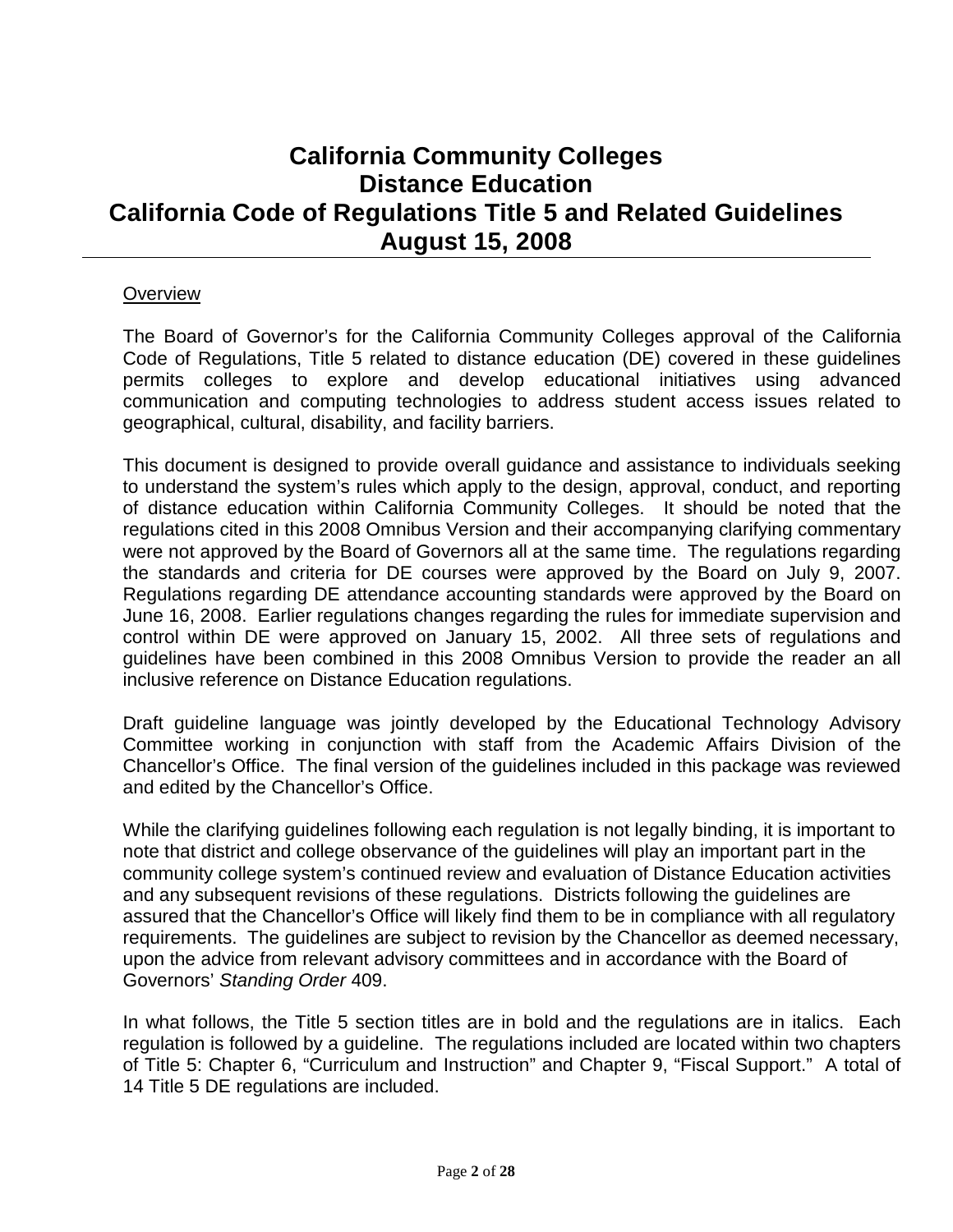#### **Chapter 6, Curriculum and Instruction**

#### Standards and Criteria for Courses

#### **55200. Definition and Application.**

*Distance education means instruction in which the instructor and student are separated by distance and interact through the assistance of communication technology. All distance education is subject to the general requirements of this chapter as well as the specific requirements of this article. In addition, instruction provided as distance education is subject to the requirements that may be imposed by the Americans with Disabilities Act (42 U.S.C. §12100 et seq.) and section 508 of the Rehabilitation Act of 1973, as amended, (29 U.S.C. §794d).* 

*NOTE: Authority cited: Sections 66700 and 70901, Education Code. Reference: Sections 70901 and 70902, Education Code; Title 29 United States Code Section 794d, and Title 42 United States Code Section 12100 et seq.*

#### **Guideline for Section 55200**

The Board of Governor's approval of distance education (DE) regulations for the California Community Colleges permits colleges to explore and develop educational initiatives using advanced communication and computing technologies to address student access issues related to geographical, cultural, disability or facility barriers.

Ensuring that distance education courses, materials and resources are accessible to students with disabilities is a shared institutional responsibility. Faculty need to receive appropriate training in order to ensure that they understand what constitutes accessibility, and institutions must provide faculty with both the necessary training and resources to ensure accessibility. The Americans with Disabilities Act of 1990 (42 U.S.C. 12100 et seq.), section 508 of the Rehabilitation Act of 1973 (29 U.S.C. Sec. 794d), and California Government Code section 11135 all require that accessibility for persons with disabilities be provided in the development, procurement, maintenance, or use of electronic or information technology by a community college district using any source of state funds. (See Legal Opinion M 03-09). Title 5, section 55200 explicitly makes these requirements applicable to all distance education offerings.

The following are a few general principles that should be followed in ensuring that distance education courses are accessible to students with disabilities. They embody the general concepts of the law but do not provide a detailed legal analysis of the ADA requirements. Persons utilizing this document who are unfamiliar with the ADA and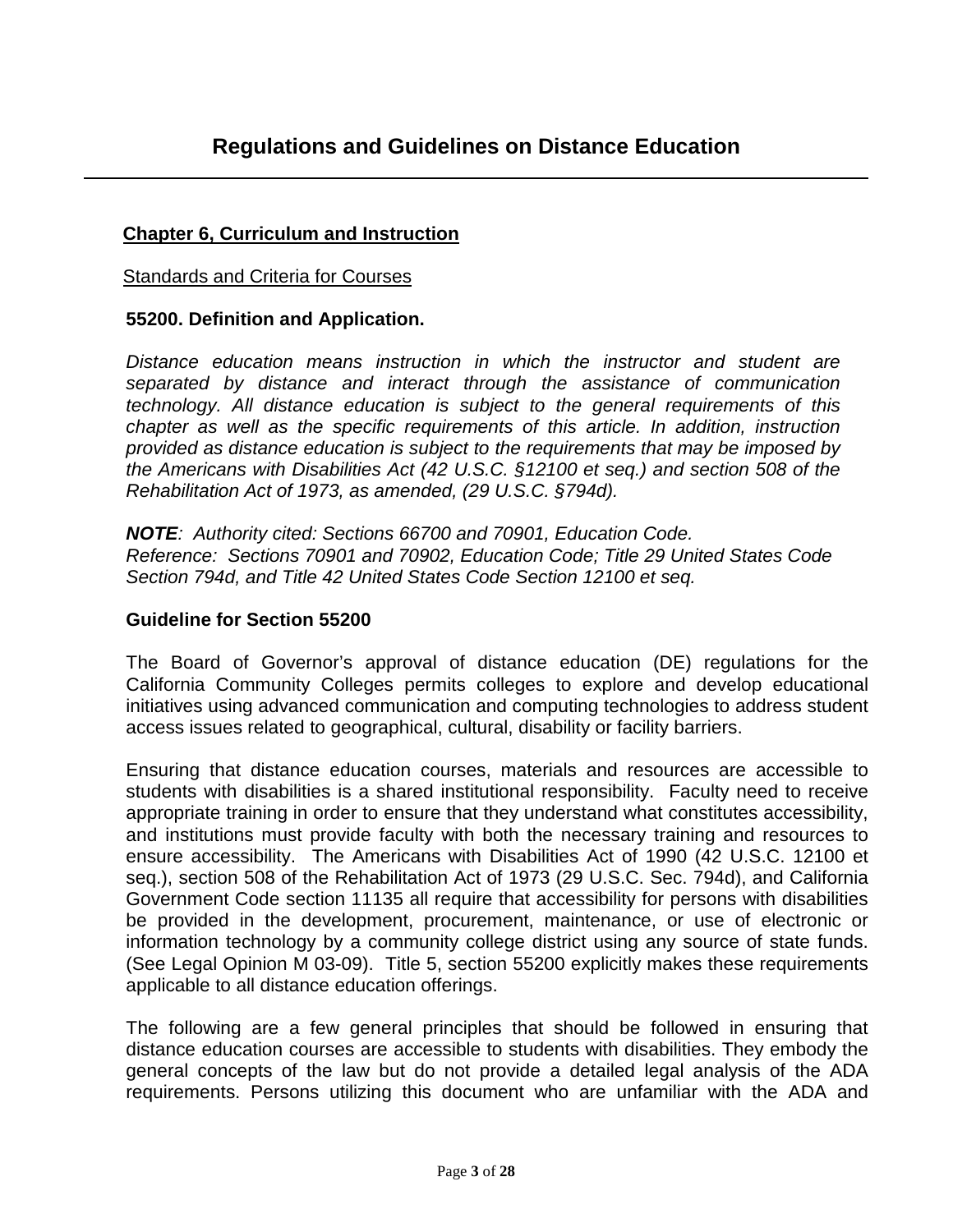section 508 may wish to consult district legal counsel or the college ADA Coordinator or DSP&S Coordinator for further information. A separate and more detailed set of revised guidelines on accessibility and distance education will be issued by the System Office at a later date.

- 1. One of the primary concepts of Distance Education (DE) is to offer students "Learning anytime, anywhere." Therefore, all DE resources must be designed to afford students with disabilities maximum opportunity to access distance education resources "anytime, anywhere" without the need for outside assistance (i.e. sign language interpreters, aides, etc.).
- 2. Distance education resources must generally be designed to provide "built-in" accommodation (i.e. closed or open captioning, descriptive narration) and/or interface design/content layout, which is accessible to "industry standard" assistive computer technology in common use by persons with disabilities.
- 3. Whenever possible, printed information should be provided in the alternative format preferred by the student (i.e. Braille, audio tape, large print, electronic text, MP3, DAISY). When choosing between possible alternative formats or methods of delivery, consideration should be given to the fact that methods which are adequate for short, simple or less important communications may not be equally effective or appropriate for longer, more complex, or more critical material. (Example: Use of a telephone relay service may be an acceptable method for a faculty member to respond to a brief question from a deaf student during his/her office hours, but would not be appropriate as a means of permitting that same student to participate in a class discussion in a course conducted by teleconference.) Issues concerning accommodation should be resolved through appropriate campus procedures as defined under title 5, section 56027.
- 4. Adoption of access solutions which include assigning assistants (i.e. sign language interpreters, readers) to work with an individual student to provide access to distance education resources should only be considered as a last resort when all efforts to enhance the native accessibility of the course material have failed. This is particularly true since colleges have for several years received funding to assist them in providing access to distance education. In the event that a student files a discrimination complaint, a district relying on the use of readers or interpreters to make a distance education course accessible will bear the burden of demonstrating that it was not possible to build in accessibility.
- 5. Access to DE courses, resources and materials include the audio, video and text components of courses or communication delivered via existing and emerging technologies. Access includes the audio, video, multimedia and text components of Web sites, electronic chat rooms, e-mail, instructional software, CD-ROM, DVD, laser disc, video tape, audio tape, electronic text and print materials. Where access to Web sites not controlled by the college is required or realistically necessary to completion of a course, the college must take steps to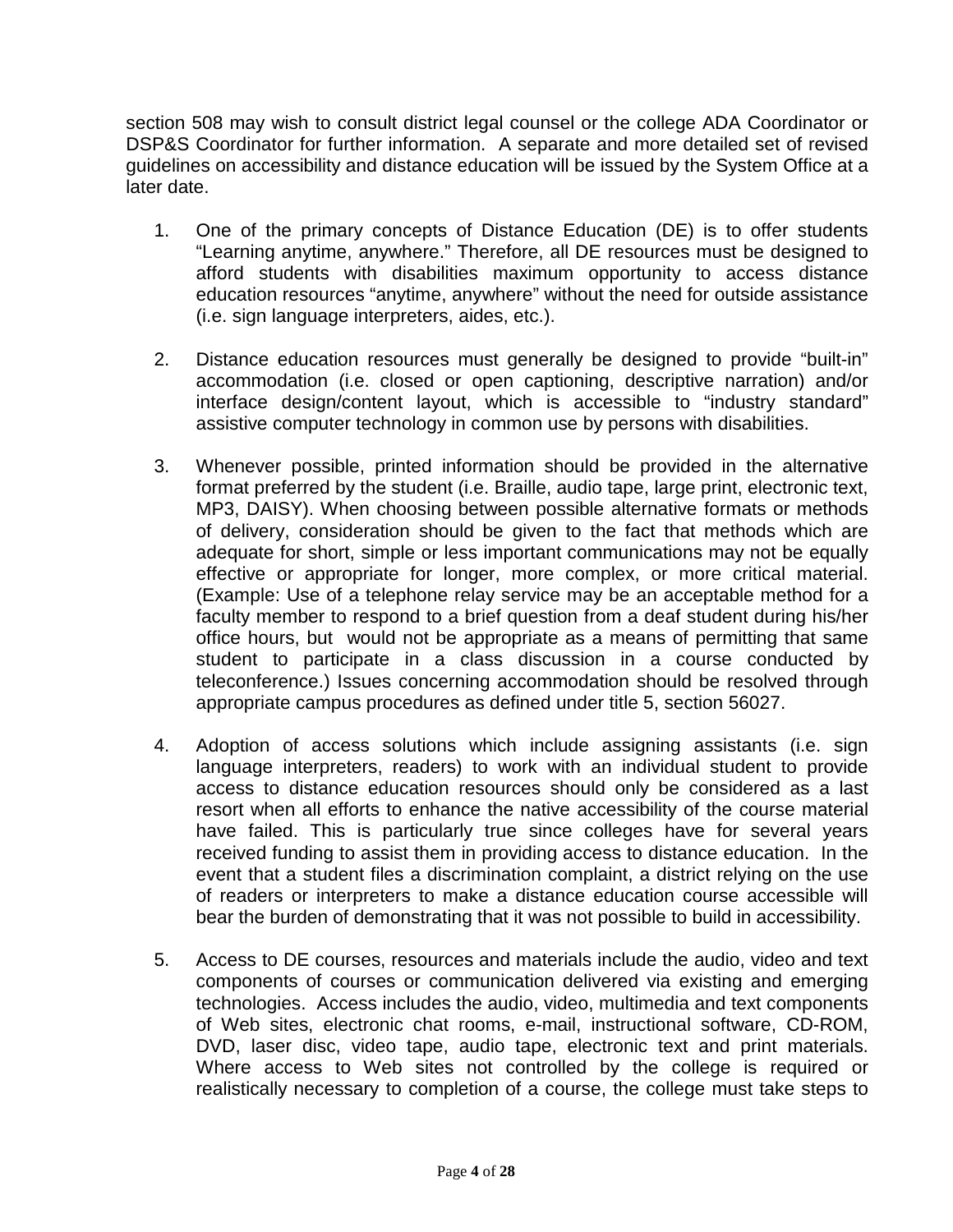ensure that such sites are accessible or provide the same material by other accessible means.

- 6. Distance education courses, resources and materials must be designed and delivered in such a way that the level of communication and course-taking experience is the same for students with or without disabilities.
- 7. Any DE courses, resources or materials purchased or leased from a third-party provider, or created or substantially modified "in-house" after August 1999, must be accessible to students with disabilities, unless doing so would fundamentally alter the nature of the instructional activity or result in undue financial and administrative burdens on the district.
- 8 In August 1999, the Chancellor's Office began requiring that the curriculum for each DE course and its associated materials and resources be reviewed and revised, as necessary, when the course undergoes curriculum review pursuant to title 5, sections 55002 and 55206, every six years as part of the accreditation process. Thus, this process should now have been completed for all distance education courses. If a college has not yet reviewed its distance education courses to ensure accessibility, it should do so immediately. However, in the event that a student with a disability enrolls in an existing DE course before this review is completed, the college will be responsible for acting in a timely manner and making any requested modifications to the curriculum, materials or resources used in the course, unless doing so would fundamentally alter the nature of the instructional activity or result in undue financial burden on the district.
- 9. In the event that a discrimination complaint is filed alleging that a college has selected software and/or hardware that is not accessible for persons with disabilities, the Chancellor's Office and the U.S. Department of Education, Office for Civil Rights will not generally accept a claim of undue burden based on the subsequent substantial expense of providing access, when such costs could have been significantly reduced by considering the issue of accessibility at the time of initial selection.
- 10. In all cases, even where the college can demonstrate that a requested accommodation would involve a fundamental alteration in the nature of the instructional activity or would impose an undue financial and administrative burden, the college must provide an alternative accommodation which is equally effective for the student if such an accommodation is available.
- 11. The college is responsible for assuring that distance education courses, materials and resources are accessible to students with disabilities. All college administrators, faculty and staff who are involved in the use of this instructional mode share this obligation. The Chancellor's Office will make every effort to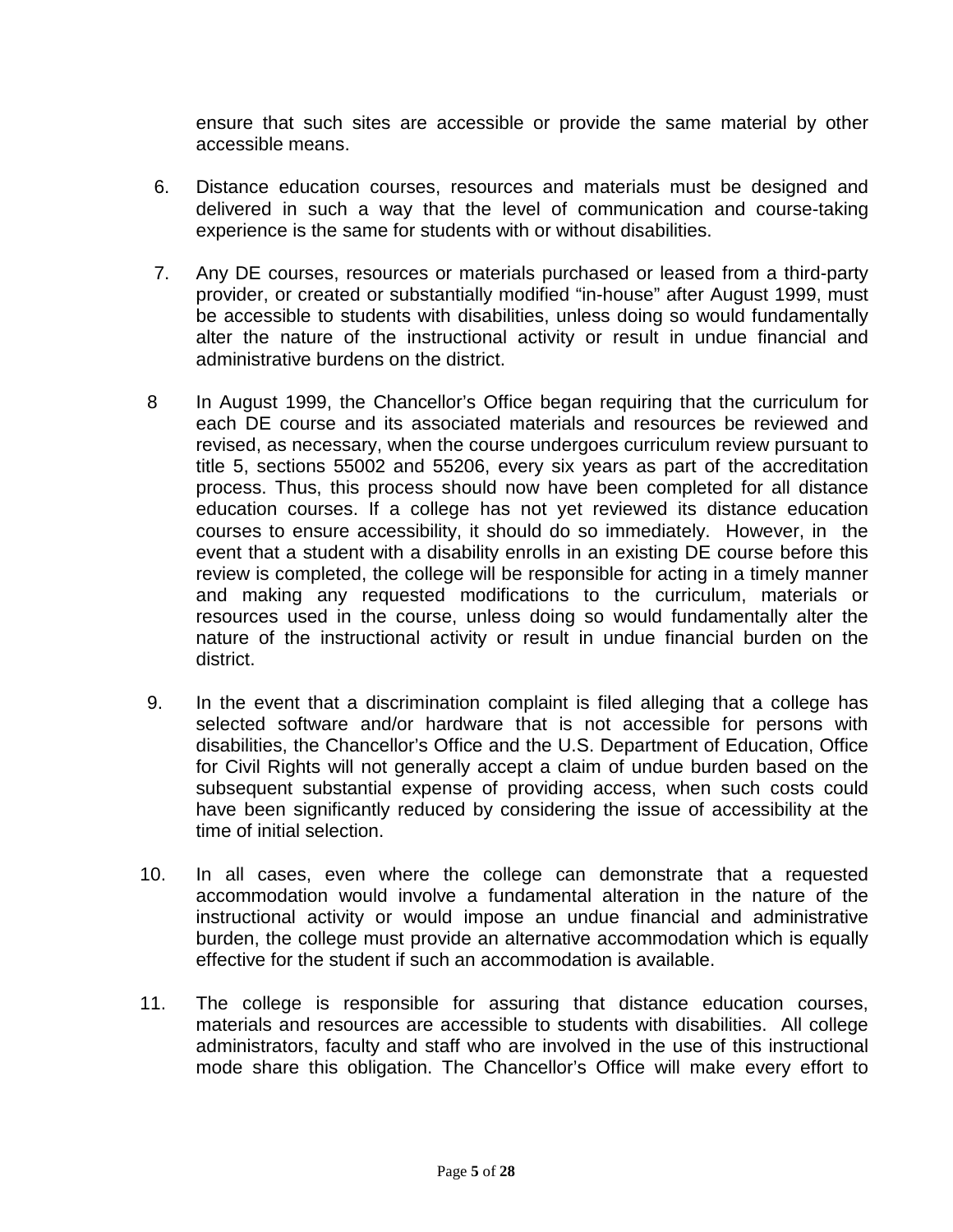provide technical support and training for faculty and staff involved in the creation of accessible distance education courses, resources and materials.

#### **55202. Course Quality Standards.**

*The same standards of course quality shall be applied to any portion of a course conducted through distance education as are applied to traditional classroom courses, in*  regard to the course quality judgment made pursuant to the requirements of section *55002, and in regard to any local course quality determination or review process. Determinations and judgments about the quality of distance education under the course quality standards shall be made with the full involvement of faculty in accordance with the provisions of subchapter 2 (commencing with section 53200) of chapter 2.* 

*NOTE: Authority cited: Section 66700 and 70901, Education Code. References: Sections 70901 and 70902, Education Code.*

#### **Guideline for Section 55202**

This section emphasizes the extent to which course quality depends upon the full involvement of faculty in the design and application of DE courses. It discusses course quality standards for distance education and combines language formerly found in sections 55207 and 55209 which it replaces. Language is added to clarify that normal course quality standards apply to any portion of a course conducted through distance education.

#### **55204. Instructor Contact.**

*In addition to the requirements of section 55002 and any locally established requirements applicable to all courses, district governing boards shall ensure that:*

*(a) Any portion of a course conducted through distance education includes regular effective contact between instructor and students, through group or individual meetings, orientation and review sessions, supplemental seminar or study sessions, field trips, library workshops, telephone contact, correspondence, voice mail, e-mail, or other activities. Regular effective contact is an academic and professional matter pursuant to sections 53200 et seq.*

*(b) Any portion of a course provided through distance education is conducted consistent with guidelines issued by the Chancellor pursuant to section 409 of the Procedures and Standing Orders of the Board of Governors.*

*NOTE: Authority cited: Sections 66700 and 70901, Education Code. Reference: Sections 70901 and 70902, Education Code.*

#### **Guideline for Section 55204**

This section defines what contact must be maintained between instructor and student. It is virtually identical to section 55211 which it replaces, except that language has been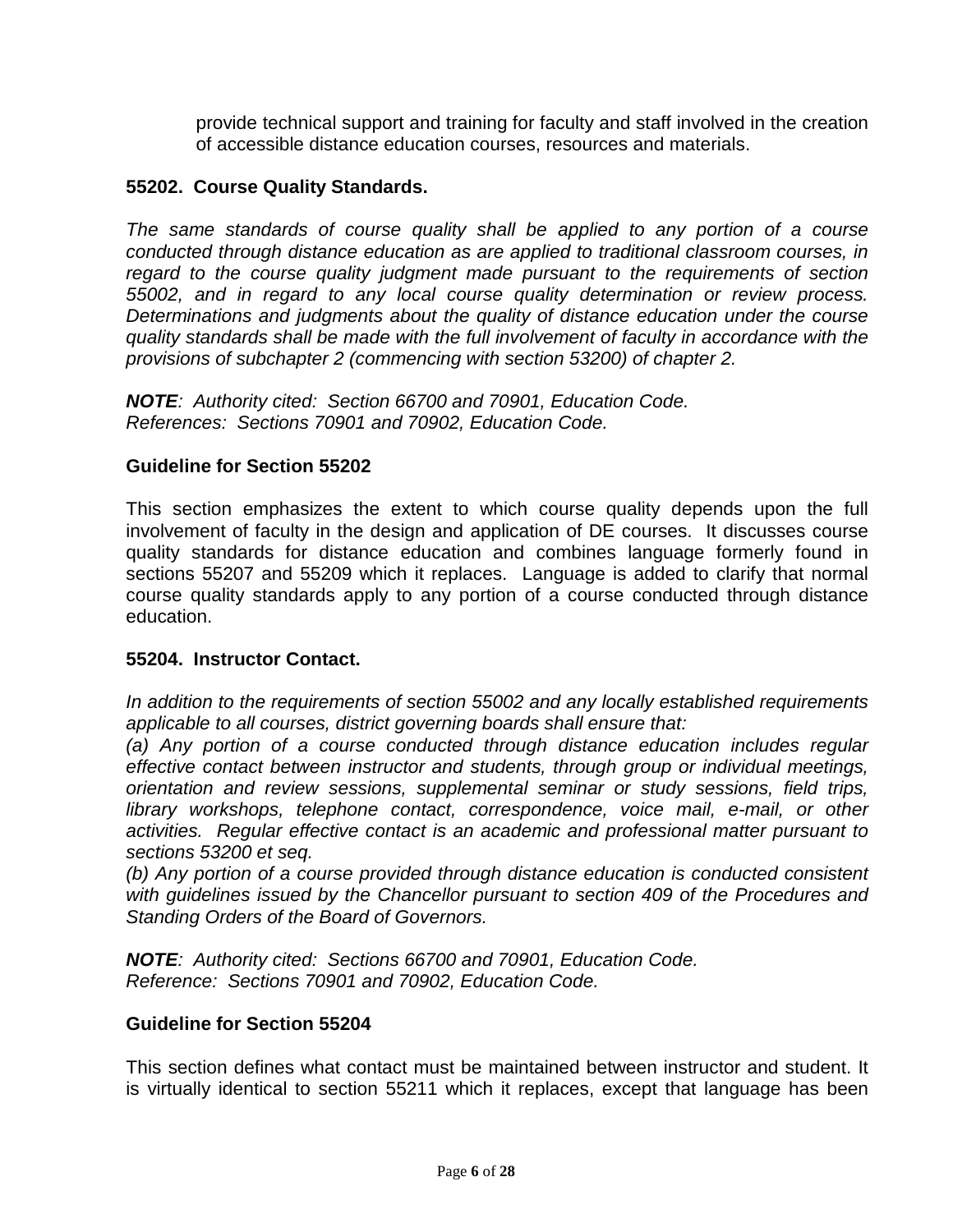added to clarify that rules related to conduct of distance education and effective instructor contact apply to any portion of a course conducted through distance education.

Subdivision (a) stresses the responsibility of the instructor in a DE course to initiate regular contact with enrolled students to verify their participation and performance status. The use of the term "regular effective contact" in this context suggests that students should have frequent opportunities to ask questions and receive answers from the instructor of record.

The last published Distance Education Guidelines, March 2004, issued by the Chancellor pursuant to section 409 of the Procedures and Standing Orders of the Board of Governors, as referenced in subdivision (b), establishes the principle that for DE courses there are a number of acceptable interactions between instructor and student, not all of which may require in-person contact. Thus, districts and/or colleges will need to define "effective contact" including how often, and in what manner instructor-student interaction is achieved. It is important to document regular effective contact and how it is achieved. Since regular effective contact was declared an academic and professional matter, this documentation must include demonstration of collegial consultation with the academic senate, for example through its delegation to the local curriculum committee. A natural place for this to occur is during the separate course approval process (see section 55206) as well as during faculty evaluations, student surveys, and program review. Documentation should consist of the inclusion of information in applicable outlines of record on the type and frequency of interaction appropriate to each DE course/section or session. Local policies should establish and monitor minimum standards of regular effective contact.

#### **55206. Separate Course Approval.**

*If any portion of the instruction in a proposed or existing course or course section is designed to be provided through distance education in lieu of face-to-face interaction between instructor and student, the course shall be separately reviewed and approved according to the district's adopted course approval procedures.*

*NOTE: Authority cited: Sections 66700 and 70901, Education Code. Reference: Sections 70901 and 70902, Education Code.* 

#### **Guideline for Section 55206**

This section has been revised to clarify that separate approval of a DE course is required if any portion of the instruction in a course or course section is designed to be regularly provided through distance education in lieu of face-to-face interaction. While only those courses that are 51% or more DE are reported as DE, the language here is intended to clarify that those courses that are less than 51% DE, but are designed to include a certain number of contact hours offered through DE, still must undergo a separate approval process. The occasional online assignment does not necessitate separate approval.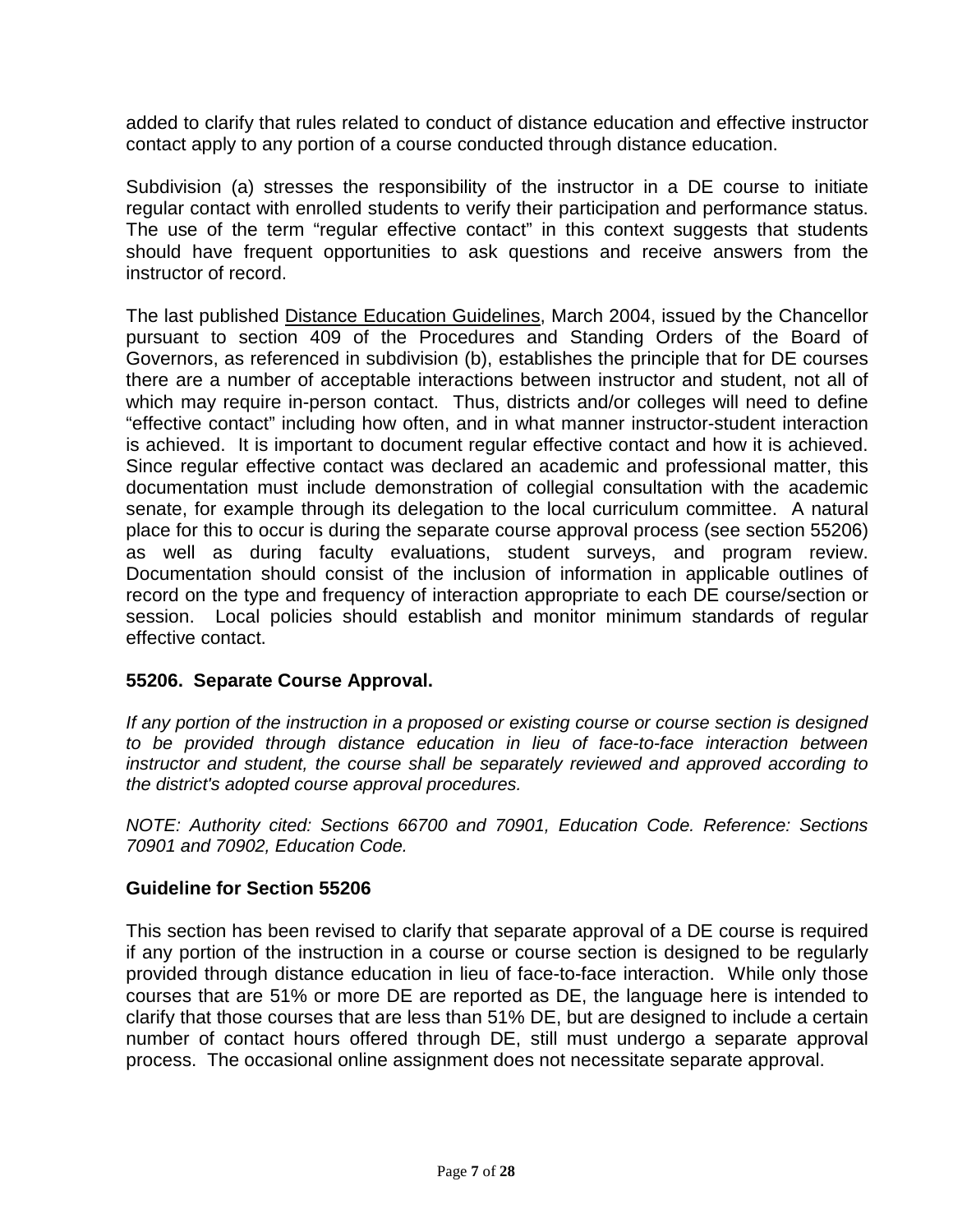In making use of the existing local curriculum approval process, there must be documentation of "regular effective contact" as described in section 55204 consistent with local policy. For this reason, a course with any portion of a course section provided through DE in lieu of face-to-face instruction should be separately reviewed.

#### **55208. Faculty Selection and Workload**

*(a) Instructors of course sections delivered via distance education technology shall be selected by the same procedures used to determine all instructional assignments. Instructors shall possess the minimum qualifications for the discipline into which the course's subject matter most appropriately falls, in accordance with article 2 (commencing with section 53410) of subchapter 4 of chapter 4, and with the list of discipline definitions and requirements adopted by the Board of Governors to implement that article, as such list may be amended from time to time.*

*(b) The number of students assigned to any one course section offered by distance education shall be determined by and be consistent with other district procedures related to faculty assignment. Procedures for determining the number of students assigned to a course section offered in whole or in part by distance education may include a review by the curriculum committee established pursuant to section 55002(a)(1).*

*(c) Nothing in this section shall be construed to impinge upon or detract from any negotiations or negotiated agreements between exclusive representatives and district governing boards.*

*NOTE: Authority cited: Sections 66700 and 70901, Education Code. Reference: Sections 70901 and 70902, Education Code.* 

#### **Guidelines for 55208**

Section 55208, which addresses faculty selection and workload for distance education, is virtually identical to sections 55215 and 55217, which it replaces. This section emphasizes that faculty delivering DE courses should meet the same minimum qualifications and be selected in the same manner as faculty teaching non-DE courses.

#### **55210. Ongoing Responsibility of Districts.**

*If a district offers one or more courses or course sections in which instruction is provided through distance education for at least 51percent of the hours of instruction in the course or course section, the district shall:*

*(a) maintain records and report data through the Chancellor's Office Management Information System on the number of students and faculty participating in new courses or sections of established courses offered through distance education ;*

*(b) provide to the local governing board, no later than August 31st of each year, a report on all distance education activity;*

*(c) provide other information consistent with reporting guidelines developed by the Chancellor pursuant to section 409 of the Procedures and Standing Orders of the Board of Governors.*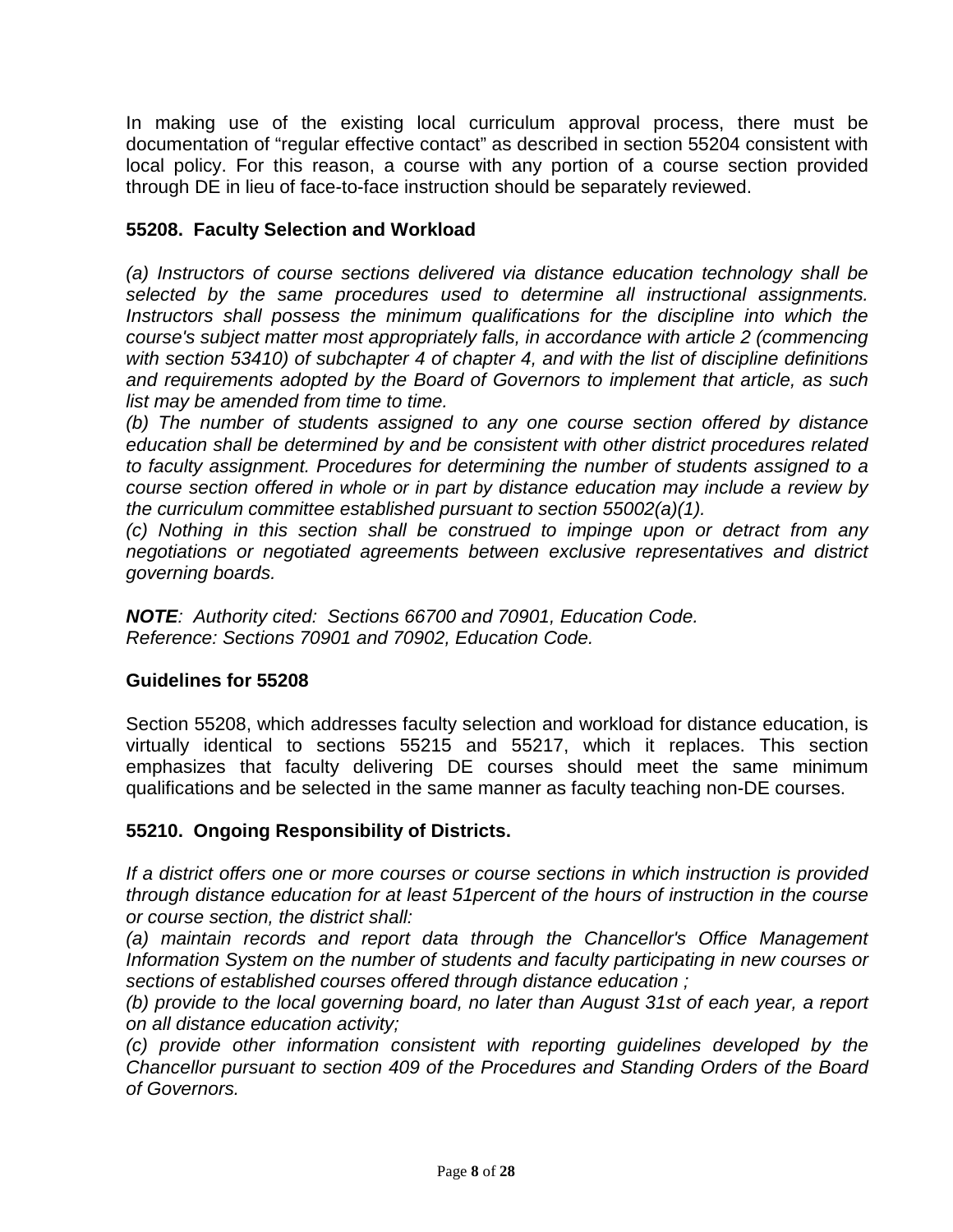*NOTE: Authority cited: Sections 66700 and 70901, Education Code. Reference: Sections 70901 and 70902, Education Code.*

#### **Guideline for Section 55210**

This section, which addresses ongoing district reporting responsibility for distance education, is virtually identical to former section 55219 which it replaces, except that language is added to clarify that the requirements of this section apply only where distance education is used for 51% or more of the instruction in a course or course section. Districts offering DE courses are required regularly to report all management information system (MIS) elements to the Chancellor's Office Management Information System Division. To fulfill this MIS reporting requirement, districts will need to ensure that data now regularly reported on each session's method of instruction within data element XFO1: "Session Instruction Method" are reliably differentiated between DE and non-DE.

This section also requires districts to report annually all DE activity to their local governing board and respond to any Chancellor's Office request for data on DE which includes the Annual Institutional Survey and the DE Faculty and Student Satisfaction Surveys. To the extent possible, local reports should compare and contrast DE to traditional instructional delivery. The Chancellor's Office will continue electronically to provide all surveys and information regarding timelines, formats, and the reporting instrument annually for the Institutional, Faculty and Student Satisfaction surveys. The results of the annual surveys will be available on the Chancellor's Office (CO) website. The surveys consist of questions relevant to distance education courses/programs offered at CCC campuses. Based on input from the technical advisory committee referenced in the Board of Governors Standing Order 409, the Chancellor may require districts to provide additional information.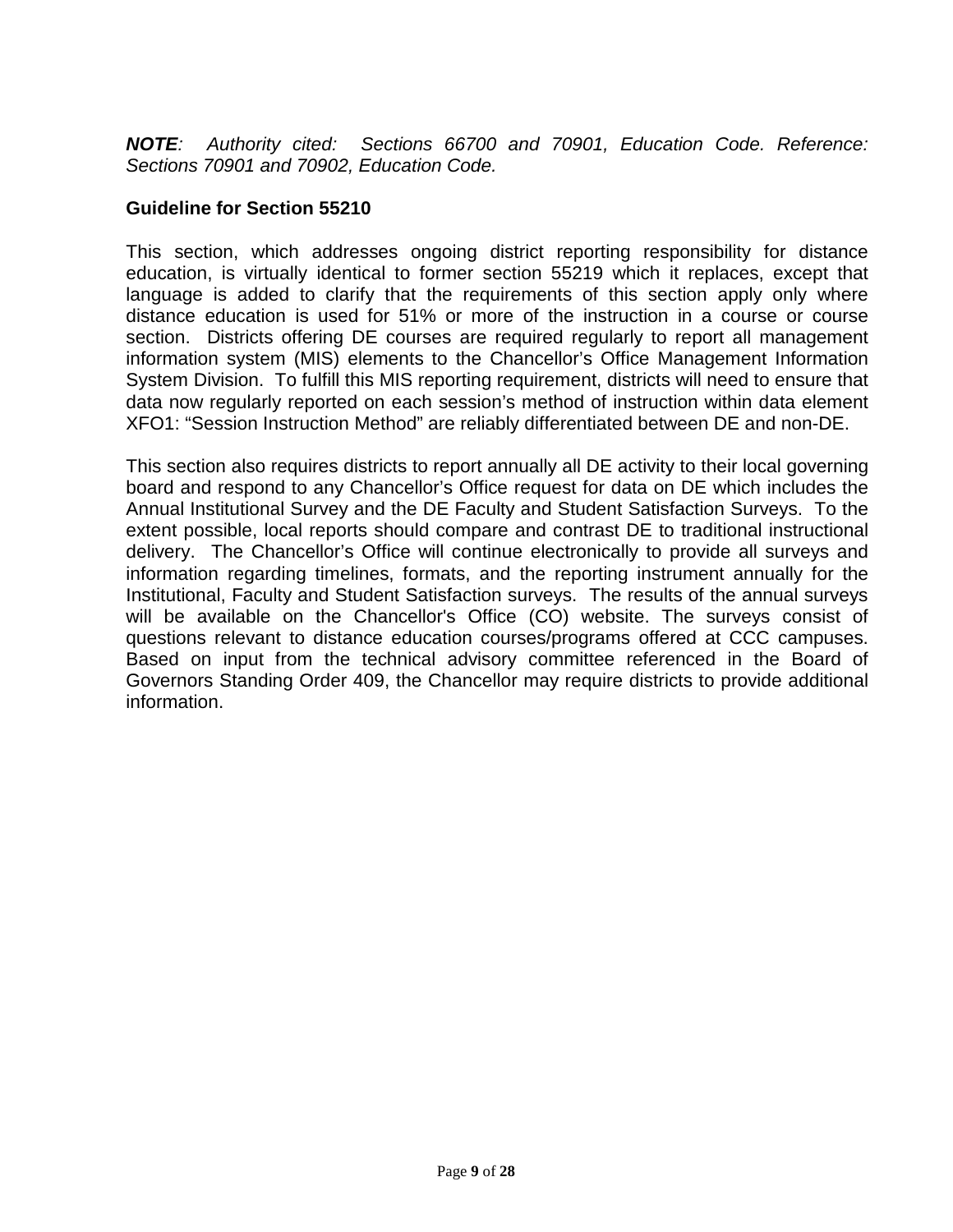#### **Chapter 9, Fiscal Support**

#### Attendance

#### **Section 58003.1. Full-time Equivalent Student; Computation.**

*(a) Pursuant to the provisions of section 58051, the units of full-time equivalent student for apportionment purposes shall be computed for courses, including those delivered by distance education under article 1 (commencing with section 55200) of subchapter 3 of chapter 6, based on the type of course, the way the course is scheduled, and the length of the course.*

*(b) The governing board of each community college district shall, for each of its colleges or its district, select and establish a single primary term length for credit courses that are scheduled regularly with respect to the number of days of the week and the number of hours the course meets each week, inclusive of holidays. The units of full-time equivalent student of credit courses scheduled coterminously with the term, exclusive of independent study and cooperative work-experience education courses, shall be computed by multiplying the student contact hours of active enrollment as of Monday of the weeks nearest to one-fifth of the length of the term, unless other weeks are specified by the Chancellor to incorporate past practice, by the term length multiplier, and divided by 525. The term length multiplier for attendance accounting purposes shall be determined in accordance with this chapter, provided that the maximum multiplier for semester length terms shall be 17.5 and the maximum multiplier for quarter length terms shall be 11.67.*

*(c) For credit courses scheduled to meet for five or more days and scheduled*  regularly with respect to the number of hours during each scheduled day, but not *scheduled coterminously with the college's primary term established pursuant to subdivision (b), or scheduled during the summer or other intersession, the units of full-time equivalent student, exclusive of independent study and cooperative work-experience education courses, shall be computed by multiplying the daily student contact hours of active enrollment as of the census days nearest to one fifth of the length of the course by the number of days the course is scheduled to meet, and dividing by 525.*

*(d) For credit courses scheduled to meet for fewer than five days, and all credit courses scheduled irregularly with respect to the number of days of the week and the number of hours the course meets on the scheduled days, the units of full-time equivalent student, exclusive of independent study and cooperative work-experience education courses, shall be computed by dividing actual student contact hours of attendance by 525.*

*(e) For all open entry-open exit credit courses and for all noncredit courses otherwise eligible for state aid, except those described in subdivision (f), the units of fulltime equivalent student shall be computed by dividing actual student contact hours of attendance by 525.*

*(f) For distance education courses not computed using other attendance accounting procedures described in this section and for independent study and cooperative work-experience education courses, the following alternative attendance accounting procedure shall be used:*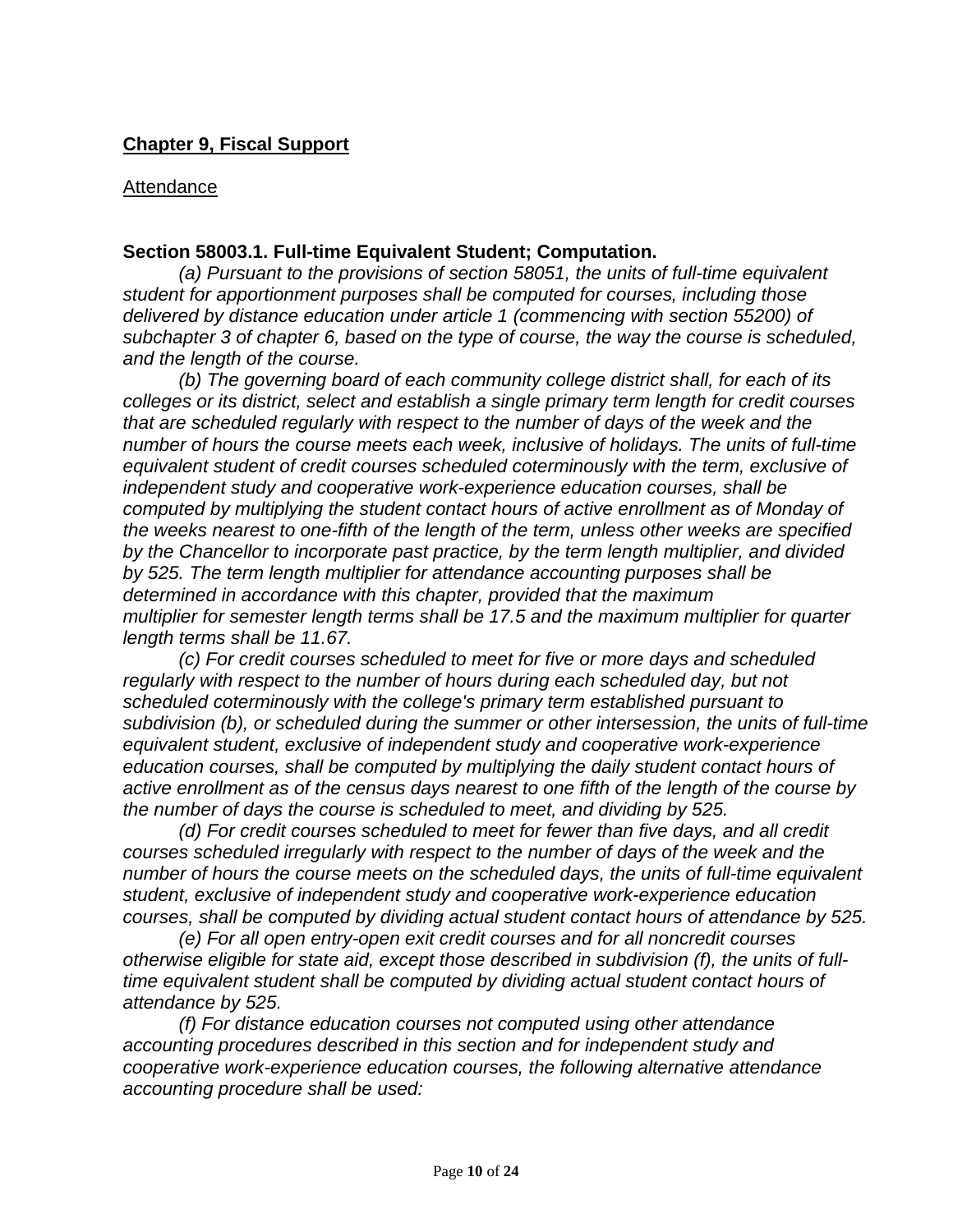*(1) For credit courses, for purposes of computing full-time equivalent student only, one weekly student contact hour shall be counted for each unit of credit for which a student is enrolled in one of those courses. The full-time equivalent student of those courses shall be computed by multiplying the units of credit for which students are enrolled as of the census day prescribed in subdivision (b) or (c), as appropriate, for the primary term or intersession and* 

*duration for which the course is scheduled, by the term length multiplier as provided for in subdivision (b), and dividing by 525.*

*(2) For noncredit course sections covered by this subdivision, for purposes of computing full-time equivalent student only, weekly student contact hours shall be derived by counting the total hours of instruction or programming received by the students, plus instructor contact as defined in sections 55204 or 55234 , plus outside-of-class work expected as noted in the course outline of record and approved by the curriculum committee, and dividing the total number of hours for the course thus derived by 54. Hours of instruction or programming received shall be independently verified by the instructor using a method or procedure approved by the district according to policies adopted by the local governing board as required by section 58030. Full-time equivalent student for such noncredit course sections shall be computed by:*

*(A) multiplying the average of the number of students actively enrolled in the section as of each census date (those dates nearest to one-fifth and three-fifths of the length of the course section) by,*

*(B) the weekly student contact hours as derived above in this section, by*

*(C) the primary term length multiplier of 17.5, and*

*(D) dividing by 525.*

*(g) Notwithstanding subdivisions (b) and (c) of this section, the units of full-time equivalent student for any credit course other than independent study and cooperative work-experience education courses may, at the option of the district, be computed by dividing the actual student contact hours of attendance by 525. When a district chooses to exercise the option of computing attendance for any course section by the actual student contact hour's method, such method must be used consistently for all attendance accounting for that section.*

*NOTE: Authority cited: Sections 66700 and 70901, Education Code. Reference: Section 70901, Education Code.* 

#### **Guideline for Section 58003.1**

Distance Education (DE) offerings have been mainstreamed. To effectuate this change, section 58003.1 was revised, effective July, 2002, to reflect the ability of colleges to compute DE Full Time Equivalent Student (FTES) using the same attendance accounting procedures available to a classroom–based course/section (traditional delivery). Additionally at that same time, section 55370, which previously stated, "all distance education is independent study" was deleted. Section 58056 was also revised to exempt DE courses from the "immediate supervision and control" requirements prescribed by that section. It should be noted that prior to the revision of section 58003.1, section 55370, which as noted above has been deleted, did permit "fully interactive" DE courses to use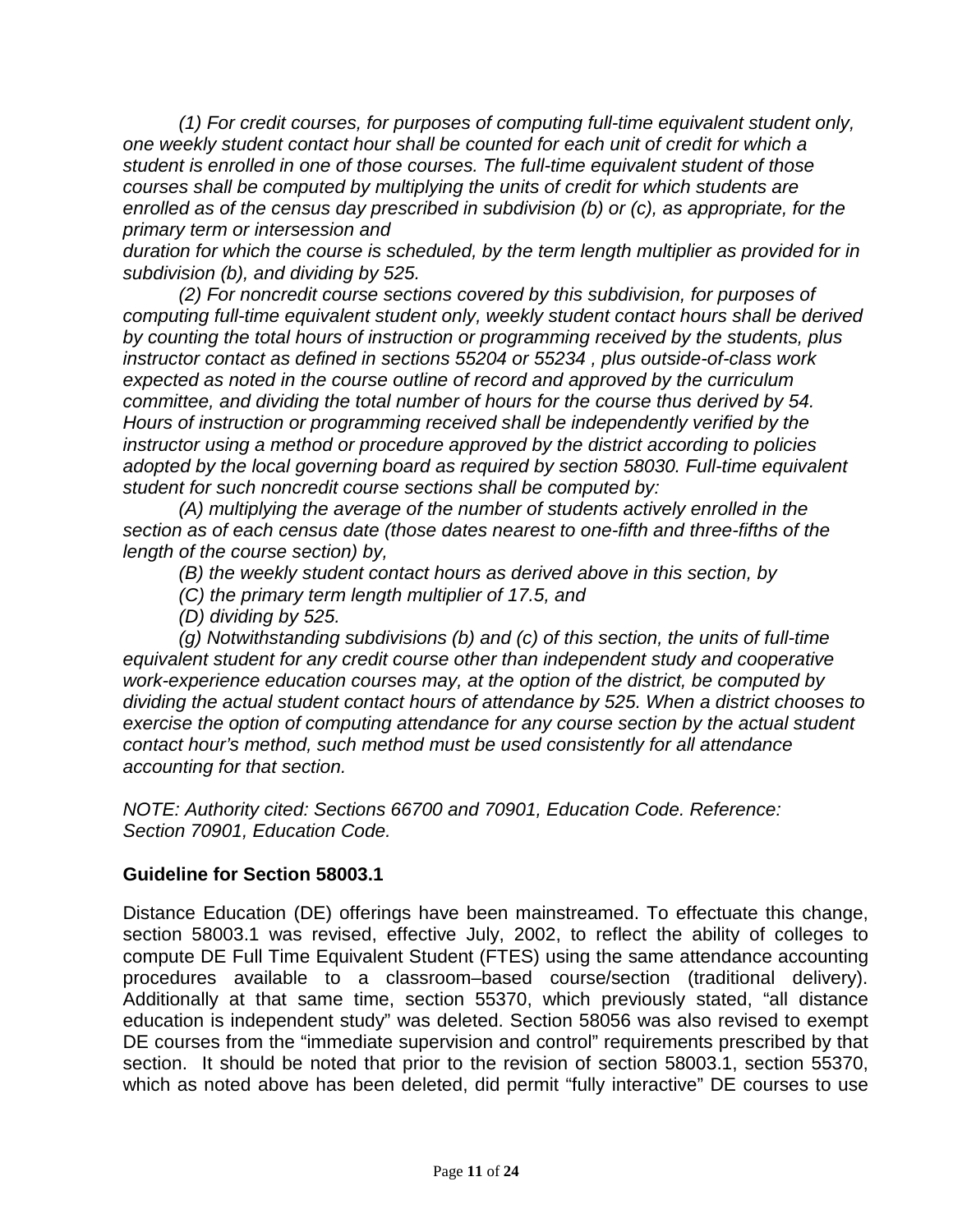attendance procedures other than the Independent Study/Work Experience Education procedure.

#### *The July, 2002, revision to section 58003.1 made it even clearer that DE courses can apply any attendance procedure that they are eligible to use based on the specific criteria applicable to each procedure.*

This section, which describes the several available attendance accounting procedures, has then been further amended in subsection (f) to make technical changes which clarify the treatment of distance education courses. All other provisions of the section remain unchanged. The amendment establishes an "alternative attendance accounting procedure " (previously referred to as the Independent Study or Work–Experience Attendance Procedure) which can be used to calculate FTES for apportionment purposes for independent study, cooperative work experience, and most importantly in this context also for distance education courses not computed using the other attendance accounting procedures described in this section. For credit distance education courses this alternative method generally consists of counting one weekly student contact hour (WSCH) for each unit of credit for which a student is enrolled (an exception to this general rule is discussed below). For noncredit distance education courses this alternative method consists of determining a WSCH factor from the quotient of the total hours of instruction or programming, plus other allowable instructor contact, plus authorized outside-of-class work expected as noted in the course outline of record, divided by 54. The resultant figure becomes the WSCH to be used when calculating census FTES for noncredit distance education courses.

In spite of the changes noted above, other essential requirements and criteria applicable to the various attendance accounting procedures continue to apply. For example, Title 5 sections 58003.1(b) and (c) relative to counting the student contact hours of active enrollment in the census based attendance procedures have not been amended--and as indicated above, they speak of "regularly scheduled" days and hours. Also, Title 5 section 58023 requires that the class (contact) hour unit for classes be not less than 50 consecutive minutes. Title 5 sections 58000 and 58030 also continue to require detailed tabulations of all course enrollment and attendance and appropriate support records. The Actual Hours of Attendance procedure (Positive Attendance) provided by Title 5 section 58003.1(d) can be used if the course is irregularly scheduled and all applicable requirements are met. If the DE courses cannot meet all of the criteria applicable to the attendance procedures provided by section 58003.1(b), (c), or (d) they must be accounted for using the alternative attendance accounting procedure detailed in section 58003.1(f) and section 58009. The majority of asynchronous online DE courses will likely use this alternative attendance accounting procedure as they are not regularly scheduled nor adhere to the guidelines for "to-be-arranged" (TBA) scheduling. It should be noted that there will typically be no loss of FTES when the alternative method as described in section 5803.1 (f) is employed, unless students are being granted fewer units of credit than would be typical (e.g. if students earned 3 units for a course that meets for 4 hours each week of the term). A complete explanation of these and other essential attendance accounting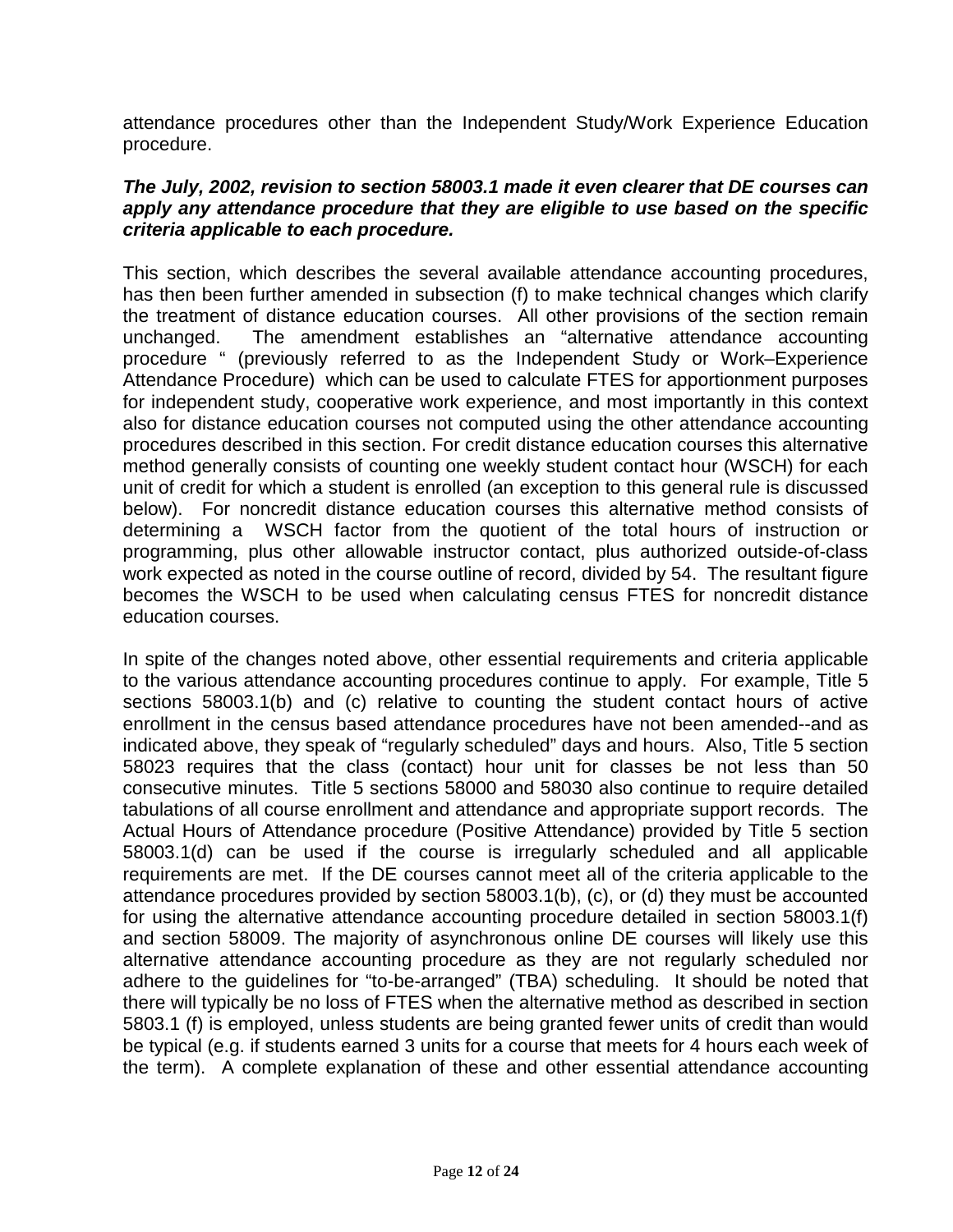and reporting requirements are provided in the *Student Attendance Accounting Manual* (Chapters 1 and 3.)

Thus, **Credit DE courses** can calculate FTES in one of four ways:

• **Weekly Student Contact Hour Procedure (Weekly Census)**: Credit DE courses that are regularly scheduled with respect to the number of days of the week and the number of hours the course meets on each scheduled day and scheduled coterminously with the primary term can compute FTES under Section 58003.1(b). Instruction must occur each scheduled class meeting and students and instructor must be able to interact during the class session via some sort of communication technology. An example of a regularly scheduled Credit DE course might be a telecourse that is broadcast at the same time(s) every week of the primary term.

• **Daily Student Contact Hours Procedure (Daily Census):** Credit DE courses scheduled to meet for five or more days and scheduled regularly with respect to the number of hours during each scheduled day, but not scheduled coterminously with the primary term can compute FTES under section 58003.1(c). Instruction must occur each scheduled class meeting and students and instructor must be able to interact during the class session via some sort of communication technology.

*[Note: The Student Attendance Accounting Manual (Chapter 3) provides specific guidance for the "To Be Arranged" (TBA) scheduling option as applicable to Weekly or Daily Census procedure courses. Under this scheduling option, students adhere to individual schedules for meeting with the instructor as opposed to a single scheduled time for all students. However, each individual schedule continues to be based on regular weekly or daily contact hours depending on the applicable census based attendance procedure. In the case of DE courses, the regular contact could be met through online chat rooms, e-mail discussions, or other communication technology that allows for actual interaction between the student and the instructor. Please review the Student Attendance Accounting Manual (Chapter 3) for additional guidance on the TBA scheduling option. While the TBA scheduling option is permissible for credit DE courses, it is not anticipated that this would commonly be used.]*

• **Actual Hours of Attendance Procedure (Positive Attendance)**: Credit DE courses scheduled for fewer than five days or that are scheduled irregularly with respect to the number of days of the week and the number of hours the course meets on the scheduled days can use the Positive Attendance procedure under section 58003.1(d). Instruction must occur each scheduled class meeting and students and instructor must be able to interact during the class session via some sort of communication technology. If a college/district wishes to use this attendance procedure for the computation of FTES, the college/district must keep track of the actual student contact hours for the course. It is possible for some Internet-based DE courses to apply to the Positive Attendance procedure. As with the weekly and daily census accounting procedures, this is an option not likely to be commonly employed for credit DE courses.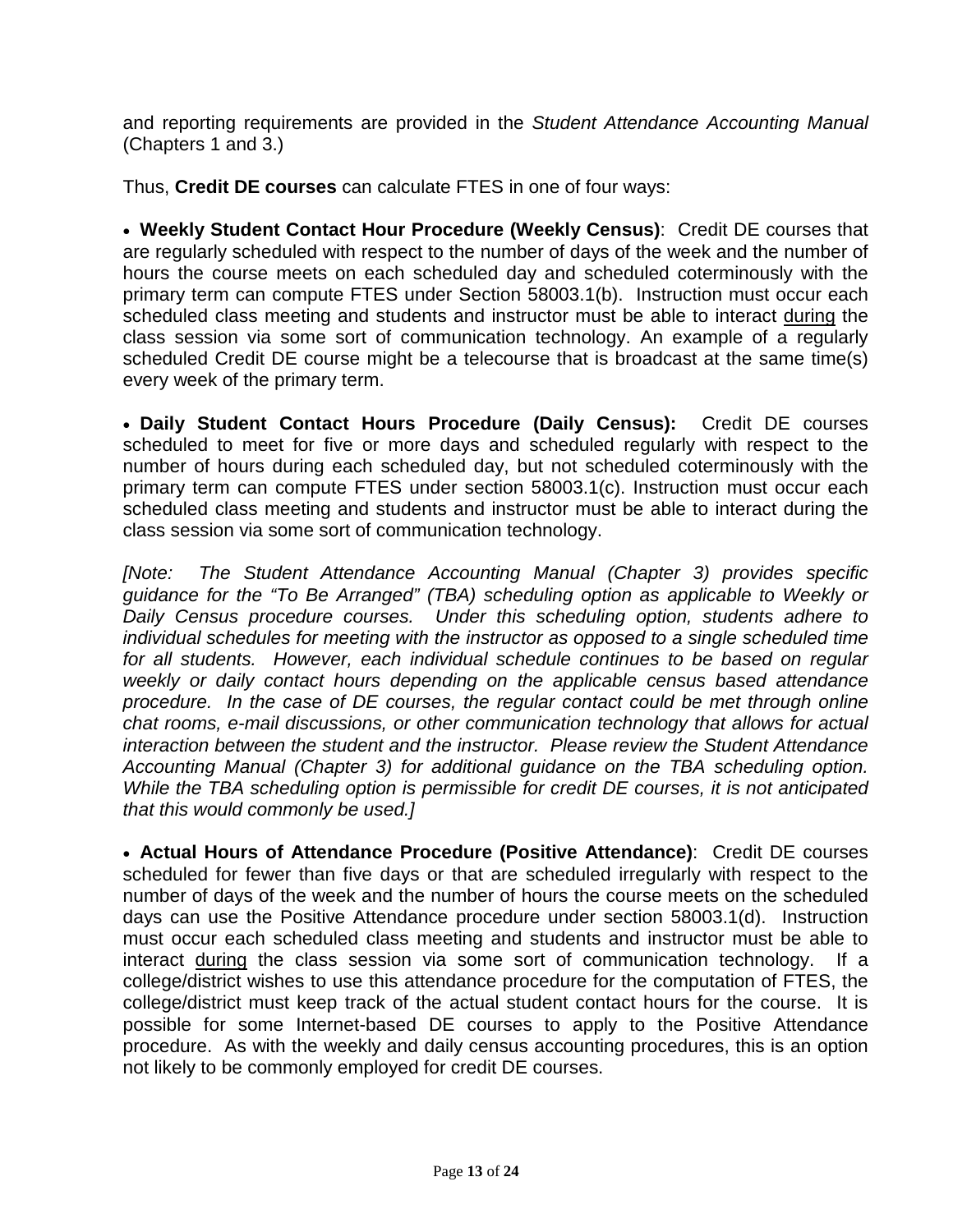• **Alternative Attendance Accounting Procedure**: If a DE course is not structured so that it will qualify to use either the weekly or daily census procedure, and the college/district does not wish to keep track of actual student contact hours of attendance for the purposes of computing FTES, the college/district may choose to conduct the course using the alternative attendance accounting procedure under section 58003.1(f).

Please note that prior to a change to section 58009 approved by the Board of Governors at their January 2006 meeting, there was the possibility of a significant difference in the amount of FTES generated between an independent study or distance education **lab** course and a traditional delivery lab course. The reason is that the alternative method procedure, at that time known as the Independent Study/Work Experience Attendance Accounting Procedure, **previously** used **only** the **number of units of credit** as the basis for determining the student contact hours [§58003.1(f)(1)], while the Weekly Census, Daily Census, and Positive Attendance procedures use either the student contact hours of active enrollment or the actual **number of student contact hours of attendance**  [§58003.1 (b, c, or d)]. For example, in a traditional one-unit weekly census **lab** course a student would attend class for three hours a week for 17.5 weeks (52.5 contact hours per student). If this same **lab** course was conducted as an independent study or DE alternative method course, the weekly contact hours would have been based on the number of units and would therefore only generate 17.5 contact hours per student (1 unit of credit x 17.5 weeks = 17.5 hours per student). This is the reason why Section 58009 was amended effective June 16, 2008, to permit weekly student contact hours in distance education or independent study laboratory courses to be calculated as equivalent to those hours which would be generated for the same student effort in a laboratory course not computed using the alternative method such as in a lab course offered on campus. The latest changes to section 58003.1(f) and 58009 effective June 16, 2008, are intended to explicitly indicate that the provisions included in those sections also cover certain distance education courses.

The appropriate attendance procedure for the computation of FTES must be determined by considering the applicable criteria for Weekly Census, Daily Census, Positive Attendance, or Alternative Method such as one offered in a lab on campus, sections 58003.1 (b), (c), (d) or (f). Weekly and Daily Census computations are similar and, therefore, have been combined for the purposes of illustration.

The following are examples of the FTES computation for a course using the Weekly/Daily Census, Positive Attendance, and Alternative Method attendance accounting procedures.

#### **Example 1**

#### **Computation of per student FTES for a three unit course**

#### **A. Weekly/Daily Census**

3 hours of weekly student contact x 17.5 weeks in semester = 52.5 hours  $52.5/525$  hours =  $.10$  FTES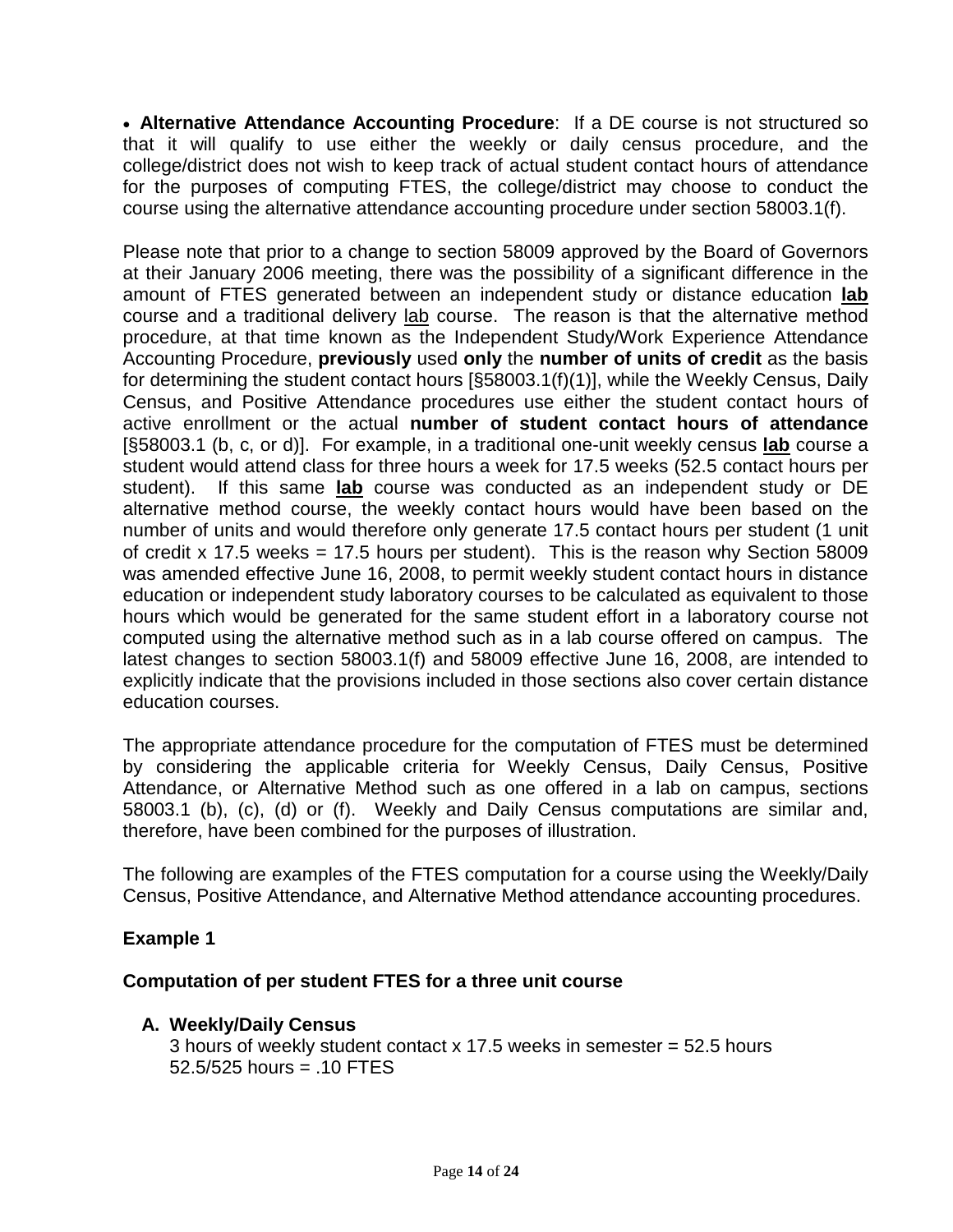#### **B. Positive Attendance**

52.5 actual student contact hours of attendance/ $525 = 0.10$  FTES

#### **C. Alternative Method**

3 units of credit x 17.5 weeks in semester  $=$  52.5 hours  $52.5/525$  hours =  $.10$  FTES

#### **Example 2**

#### **Computation of FTES in a three-unit course with 20 enrolled students**

#### **A. Weekly/Daily Census**

Each student would generate three hours of weekly student contact as of the census. The computation of FTES in a traditional one-unit term-length (17.5 weeks) course is:

3 hours x 20 students x 17.5 weeks  $= 1,050$  hours  $1,050/525 = 2$  FTES

#### **B. Positive Attendance**

In this example, each student can generate a maximum of 52.5 contact hours of attendance if the student is not "absent" for any of the instruction. In this example, all students were in attendance for all the hours of instruction.

52.5 total actual hours of attendance per student X 20 students = 1,050 hours  $1,050/525 = 2$  FTES

#### **C. Alternative Method**

The computation is based on the number of units of credit in which the student is enrolled as of the census. The computation of FTES in a three-unit term length (17.5 weeks) course is:

3 units x 20 students x 17.5 weeks =  $1050$  hours  $1050/525 = 2$  FTES

In any of the above situations, the students will need to engage in an additional two (2) hours per week of educational activity for each one (1) hour of "lecture" time in order to meet the Carnegie Unit requirements for academic credit.

#### **Noncredit DE Courses**

As prescribed by title 5 section 58003.1(f)(2), noncredit DE courses continue to have only one attendance accounting procedure available to them. The noncredit DE procedure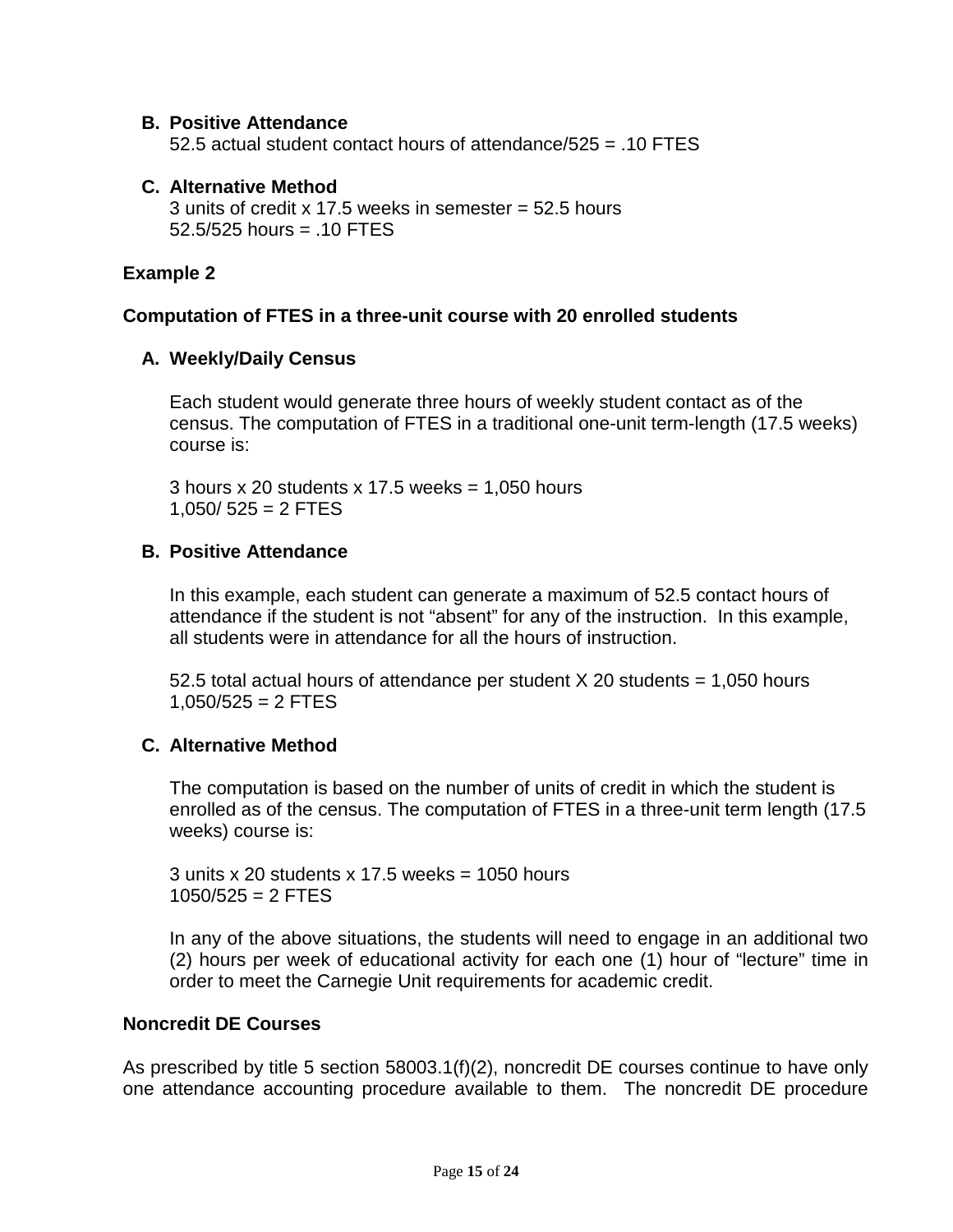requires two census points (one-fifth and three-fifths point in the length of each course) in which student contact hours and active enrollment are determined. The average of the contact hours generated at these two points is divided by 525 to compute FTES. Detailed guidance applicable to this procedure is provided in the Student Attendance Accounting Manual (Chapter 3).

#### **Section 58006. Application of Actual Student Contact Hours of Attendance Procedure.**

*The actual student contact hours of attendance procedure is based upon a count of students present at each course meeting, and shall apply to:*

*(a) All credit courses (exclusive of independent study, work experience and distance education courses computed using the alternative attendance accounting procedure described in subdivision (f) of section 58003.1) scheduled to meet for fewer than five days, or credit courses of five or more days which are scheduled irregularly with respect to the number of days of the week and the number of hours the course meets;*

*(b) All open entry/open exit courses;*

*(c) All noncredit courses otherwise eligible for state aid except those computed using the alternative attendance accounting method described in subdivision (f)(2) of section 58003.1;*

*(d) In-service training courses in the areas of police, fire, corrections, and other criminal justice system occupations as defined in subdivision (c) of section 58051.*

*(e) The attendance of students other than indentured apprentices who are actively enrolled in apprenticeship courses of related and supplemental instruction.*

*(f) A district may use, but shall not be required to use the actual student contact hours of attendance procedure for any other credit course, exclusive of independent study and work experience education courses, which it offers.*

*NOTE: Authority cited: Sections 66700 and 70901, Education Code. Reference: Sections 70901 and 84500, Education Code.*

#### **Guideline for Section 58006**

This section provides additional detail concerning the positive attendance accounting procedure. It is amended to clarify the application of that procedure to distance education courses so as to conform with changes made to section 58003.1. All other provisions of the section remain unchanged.

#### **Section 58007. Noncredit Courses.**

*Contact hours of enrollment in noncredit courses, except for noncredit courses using the Alternative attendance accounting procedure described in subdivision (f)(2) of section 58003.1, shall be based upon the count of students present at each course meeting. Full-time equivalent student in noncredit courses shall be computed by dividing the sum of contact hours of enrollment by 525, except for noncredit courses using the alternative attendance Accounting procedure described in section 58003.1(f)(2).*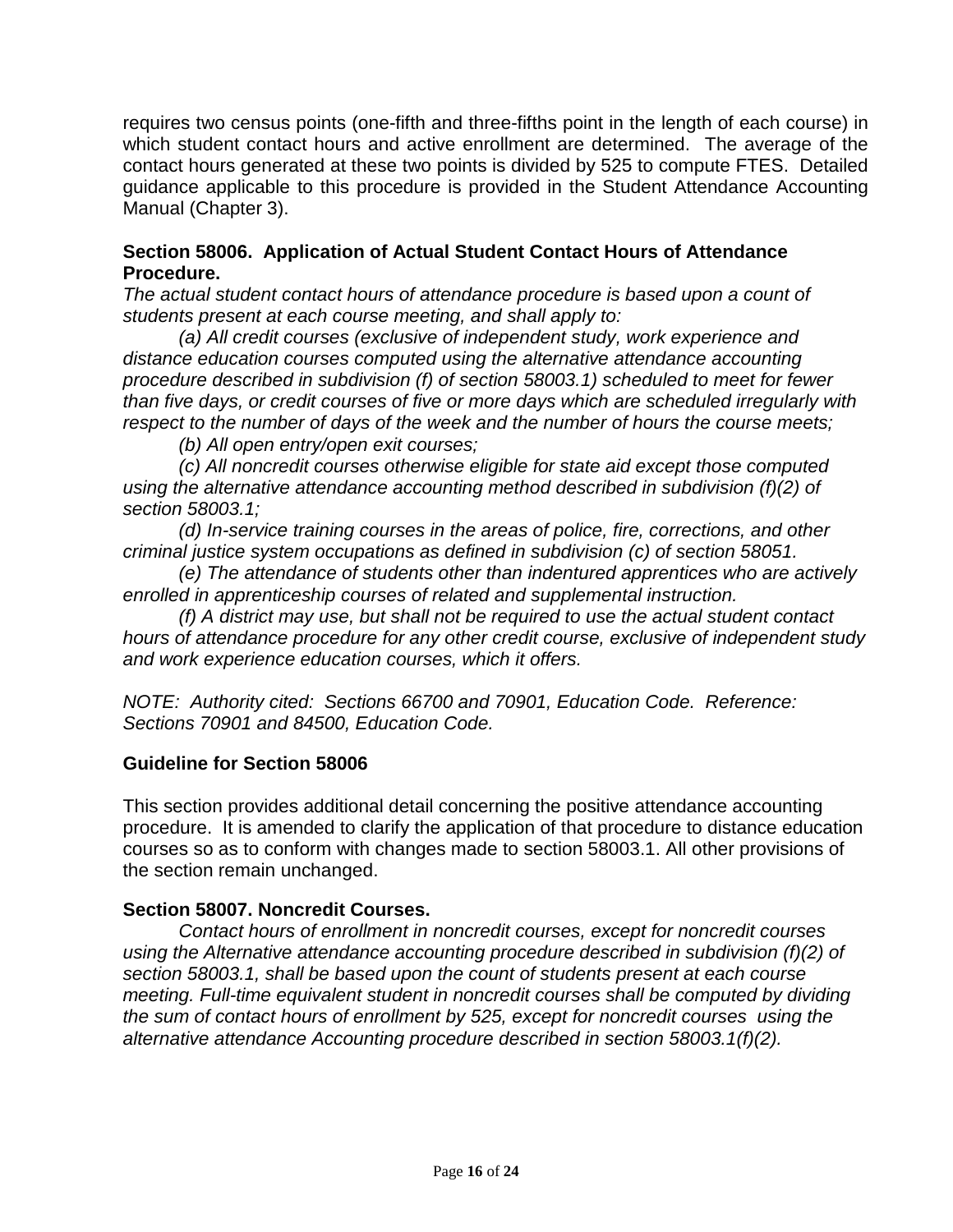*Nonresidents may be claimed for purposes of calculating full-time equivalent student only if they are living in California during the period of attendance and are otherwise eligible for such purposes as provided in this chapter.*

*NOTE: Authority cited: Sections 66700 and 70901, Education Code. Reference: Section 70901, Education Code.* 

#### **Guideline for Section 58007**

This section provides additional detail concerning the attendance accounting procedure to be used for noncredit courses. It is amended to conform with changes made to section 58003.1. All other provisions of the section remain unchanged.

The primary student attendance accounting procedure for all but DE noncredit courses consists of a count of students present at each class meeting (positive attendance), with the FTES measure being achieved by dividing that sum of contact hours by 525. For DE noncredit courses an alternative method is authorized for determining full time equivalent student attendance, as described in section 58003.1 (f) (2). For purposes of determining weekly student contact hours, the procedure consists of adding together the total hours of instruction or programming, plus any additional "regular effective contact" as described in section 55204, plus any outside-of-class work noted in the course outline of record and approved by the curriculum committee, and then dividing that sum by 54. Detailed guidance applicable to this procedure is provided in the Student Attendance Accounting Manual (Chapter 3).

#### **Section 58009. Application of Alternate Attendance Procedure for Independent Study, Work-Experience and Certain Distance Education Courses.**

*(a) For independent study, cooperative work-experience and distance education courses using the attendance accounting procedure specified in subdivision (f) of section 58003.1, one weekly student contact hour shall be counted for each unit of credit for which the student is enrolled as of the census day prescribed in section 58003.1(b) or (c), except for independent study or distance education laboratory courses. For independent study or distance education laboratory courses, weekly student contact hours shall be equivalent to those which would be generated for the same student effort in a laboratory course computed pursuant to subdivisions (b) or (c) of section 58003.1. For purposes of this section only, a "distance education laboratory course" means a distance education course which consists partly or exclusively of laboratory work.* 

*(b) For credit courses, full-time equivalent student in courses described in subdivision (a) offered during primary terms is computed by multiplying the weekly student contact hours authorized pursuant to subdivision (a), generated as of the census date prescribed in section 58003.1(b) by the term length multiplier as provided for in section 58003.1, and dividing by 525.*

*(c) For noncredit courses described in subdivision (a), full-time equivalent student is computed on a census basis as prescribed in section 58003.1(f)(2).*

*(d) Full-time equivalent student in credit courses described in subdivision (a) which are conducted during a summer or other intersession is computed by multiplying the weekly student contact hours, authorized pursuant to subdivision (a) of this section,*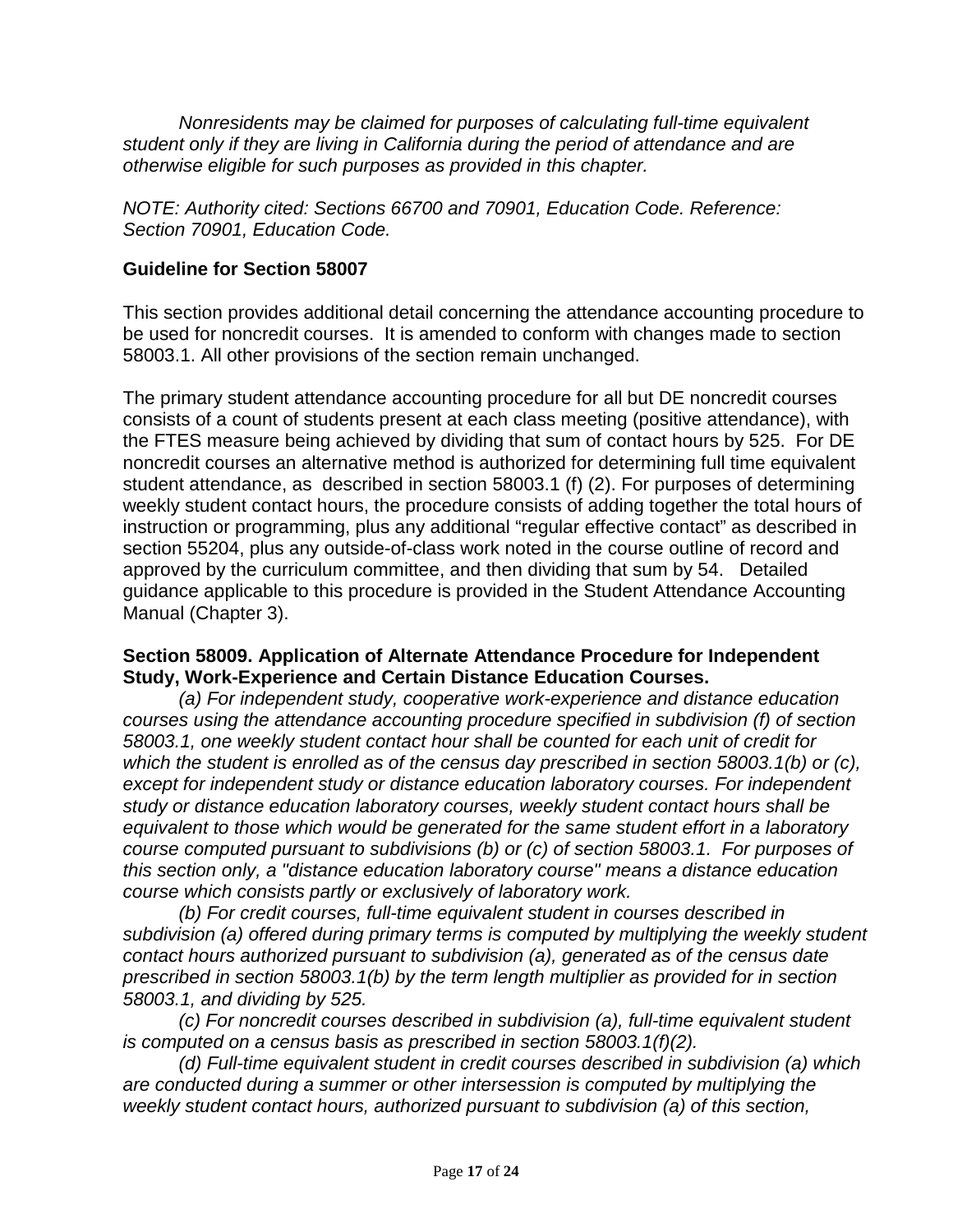*generated in each course, by a course length multiplier that produces the same total weekly student contact hours for the same student effort as would be generated in such Courses conducted in the primary terms, and dividing by 525.*

*NOTE: Authority cited: Sections 66700 and 70901, Education Code. Reference: Section 70901, Education Code.* 

#### **Guideline for Section 58009**

This section provides additional detail concerning the attendance accounting procedure to be used for independent study and work-experience courses. It is amended to also cover certain distance education courses so as to conform with changes made to section 58003.1 Full-time Equivalent Student; Computation.

Weekly Student Contact Hours (WSCH) in credit distance education laboratory courses shall be determined by counting student contact hours in the same manner as in credit non-distance education laboratory courses (e.g., the contact hours that would have been generated had the course been taught on campus). Non-laboratory credit distance education or independent study courses on the alternative attendance accounting procedure must still determine WSCH based on the number of units of credit. For purposes of this provision only, a "distance education laboratory course" means a distance education course which consists partly or exclusively of laboratory work. The following are examples of the FTES computations for a credit distance education or independent study laboratory course on the alternative attendance accounting procedure.

#### **Example 1**

Computation of a 1 unit distance education or independent study laboratory course (semester length course)

3 WSCH to represent the contact hours that would have normally been generated had the 1-unit laboratory course not been on the alternative attendance accounting procedure – 3 WSCH x 30 students x 17.5 Term Length Multiplier (TLM) = 1,575 hours 1,575/525 = 3.0 FTES.

#### **Example 2**

Computation of a 1 unit Distance Education or Independent Study Laboratory course (Short Term Course)

3 WSCH to represent the contact hours that would have normally been generated had the 1-unit laboratory course not been on the alternative attendance accounting procedure and had actually been conducted during a primary term - 3 WSCH x 30 students x 17.5 TLM\*  $= 1,575$  hours  $1,575/525 = 3.0$  FTES.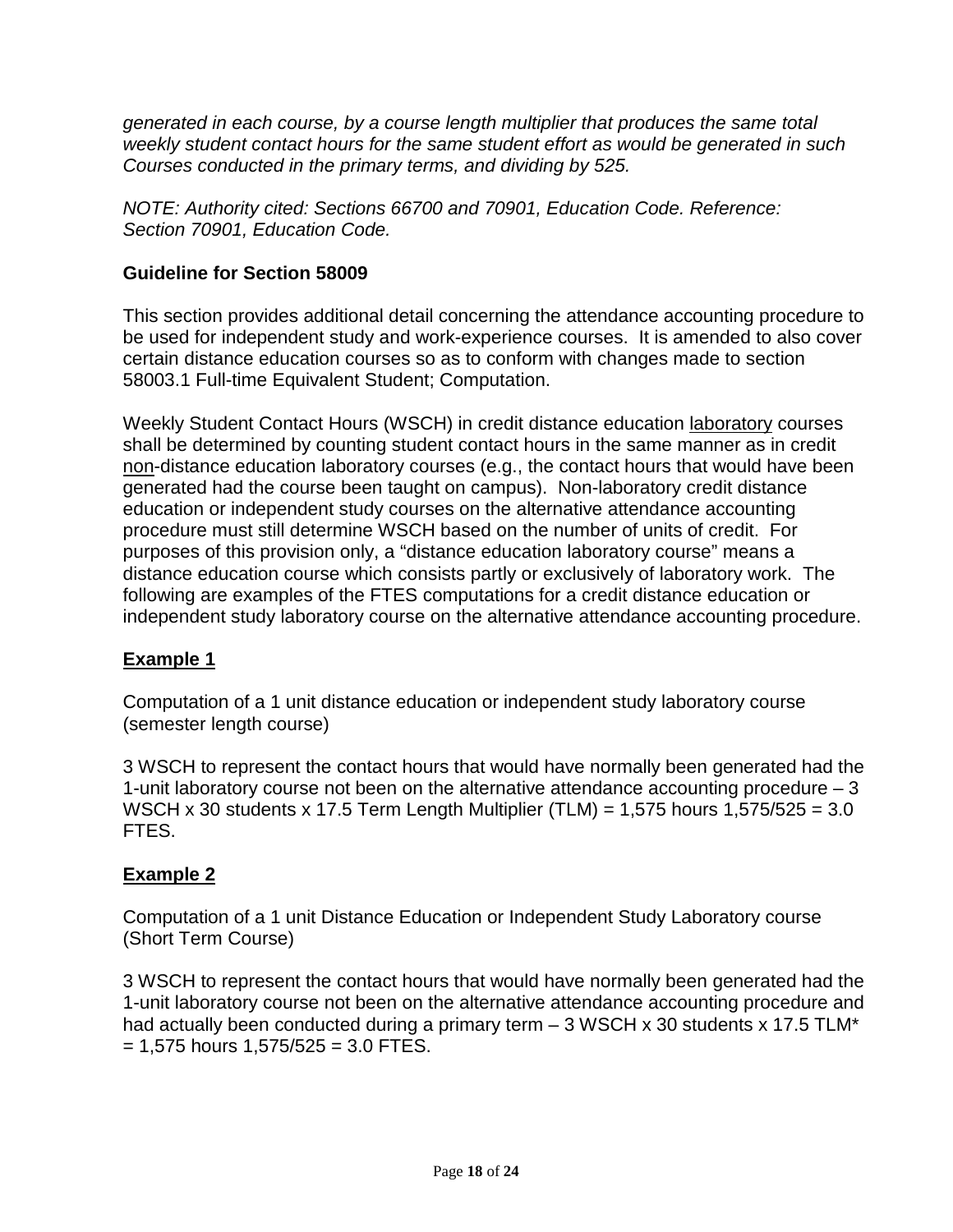\* Section 58009(d) allows districts to use a course length multiplier that produces the same total weekly student contact hours for the same student effort as would be generated in such courses conducted in the primary term. In this example, the course length multiplier used is 17.5 even though the shortened term in only 8 weeks in length).

FTES for non credit distance education laboratory courses shall be computed on a census basis as prescribed in section 58003.1 (f)(2).

See Guideline for section 58003.1 for additional information concerning the alternative attendance accounting procedure.

#### **58051. Method for Computing Full-Time Equivalent Student (FTES**).

*(a)(1) Except as otherwise provided, in computing the full-time equivalent student of a community college district, there shall be included only the attendance of students while they are engaged in educational activities required of students and while they are under the immediate supervision and control of an academic employee of the district authorized to render service in the capacity and during the period in which he or she served.*

*(2)(A) A community college district may also include the attendance of students enrolled in approved courses or programs of independent study who are under the supervision, control, and evaluation, but not necessarily in the immediate presence, of an academic employee of the district who is authorized to render such service.* 

*(B) The community college district shall determine the nature, manner, and place of conducting any independent study courses or program in accordance with the requirements of this section and article 3 (commencing with section 55230) of subchapter 3 of chapter 6.* 

*(C) Each district conducting independent study courses shall ensure that the components of each independent study course or program for each student shall be set out in a written record or program, including the number of units (if applicable) and hours of study required, the arrangements for consultation with the instructor, and the work product to be evaluated.*

*(3) A community college district may also include the attendance of students enrolled in approved distance education in accordance with the provisions of article 1 (commencing with section 55200) of subchapter 3 of chapter 6.*

*(b) For the purpose of work-experience education programs meeting the standards of the Carl D. Perkins Career Technical Education Act of 2006 California State Plan (or any successor agreement related to career technical education), "immediate supervision" of off-campus work training stations means student participation in on-the-job training as outlined under a training agreement, coordinated by the community college district under a state-approved plan, wherein the employer and academic school personnel share the responsibility for on-the-job supervision. The student/instructor ratio in the work*experience education program shall not exceed 125 students per full-time equivalent *academic coordinator.*

*(c) For purposes of computing the full-time equivalent student of a community college district, attendance shall also include student attendance and participation in in-service training courses in the areas of police, fire, corrections, and other criminal justice system*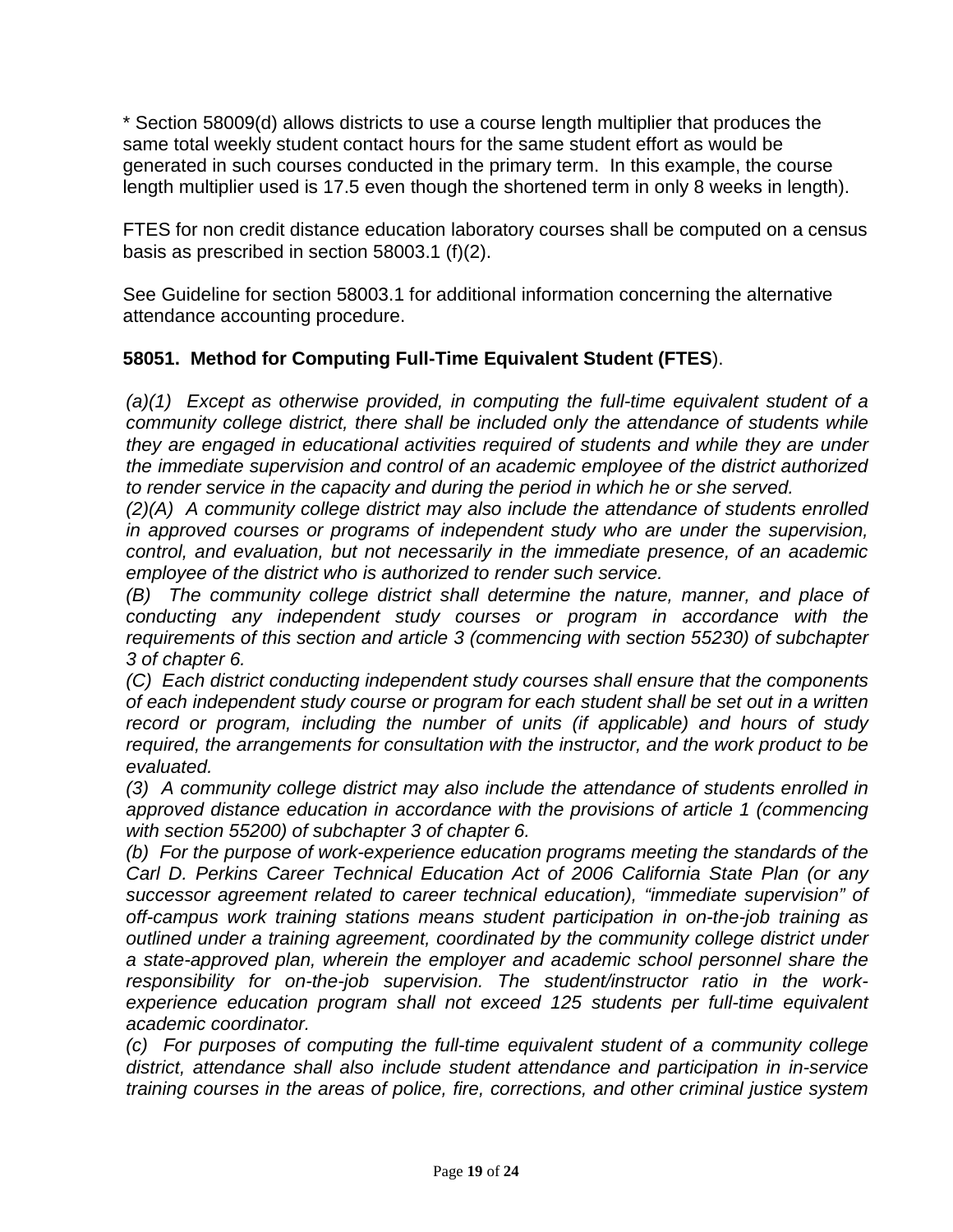*occupations that conform to all apportionment attendance and course of study*  requirements otherwise imposed by law, if the courses are fully open to the enrollment and participation of the public. However, prerequisites for the courses shall not be *established or construed so as to prevent academically qualified persons who are not employed by agencies in the criminal justice system from enrolling in and attending the courses.*

*(d) Notwithstanding subdivision (c) and any regulations related thereto, a community college may give preference in enrollment to persons who are employed by, or serving in a voluntary capacity with, a fire protection or fire prevention agency in any course of inservice fire training at the community college in cooperation with any fire protection or fire prevention agency or association. Preference shall only be given when such persons could not otherwise complete the course within a reasonable time and when no other training program is reasonably available. At least 15 percent of the enrollment in inservice fire training courses shall consist of persons who are neither volunteers of, nor employed by, a fire protection or fire prevention agency or association, if the persons are available to attend a course. Full-time equivalent student for the courses may be reported for state aid.*

*(e) Subdivision (d) shall apply only to the following:*

*(1) Community colleges which, in cooperation with any fire protection or fire prevention agency or association, have been, as of January 1, 1980, the primary source of in-service fire training for any fire protection or fire prevention agency or association.*

*(2) Community colleges which, in cooperation with any fire protection or fire prevention*  agency or association, establish in-service fire training for any fire protection or fire *prevention agency or association which did not have in-service fire training, prior to January 1, 1980.*

*(f) In the event that in-service training courses are restricted to employees of police, fire, corrections, and other criminal justice agencies, attendance for the restricted courses shall not be reported for purposes of state apportionments. A community college district which restricts enrollment in in-service training courses may contract with any public agency to provide compensation for the cost of conducting such courses.*

*(g) Positive records of student admissions and full-time equivalent student in all inservice training courses in the areas of police, fire, corrections, and other criminal justice system occupations, as described in subdivision (c), shall be maintained by each district.*

*NOTE: Authority cited: Sections 66700 and 70901, Education Code. Reference: Section 70901, Education Code.*

#### **Guideline for Section 58051**

Subdivision (a)(3) has been added to existing language to allow the inclusion of all courses offered through distance education as eligible for FTES apportionment.

#### **58056. Immediate Supervision and Control.**

*(a) Subdivision (a)(1) of section 58051 requires, as a condition for claiming attendance for apportionment purposes, the immediate supervision and control of an academic*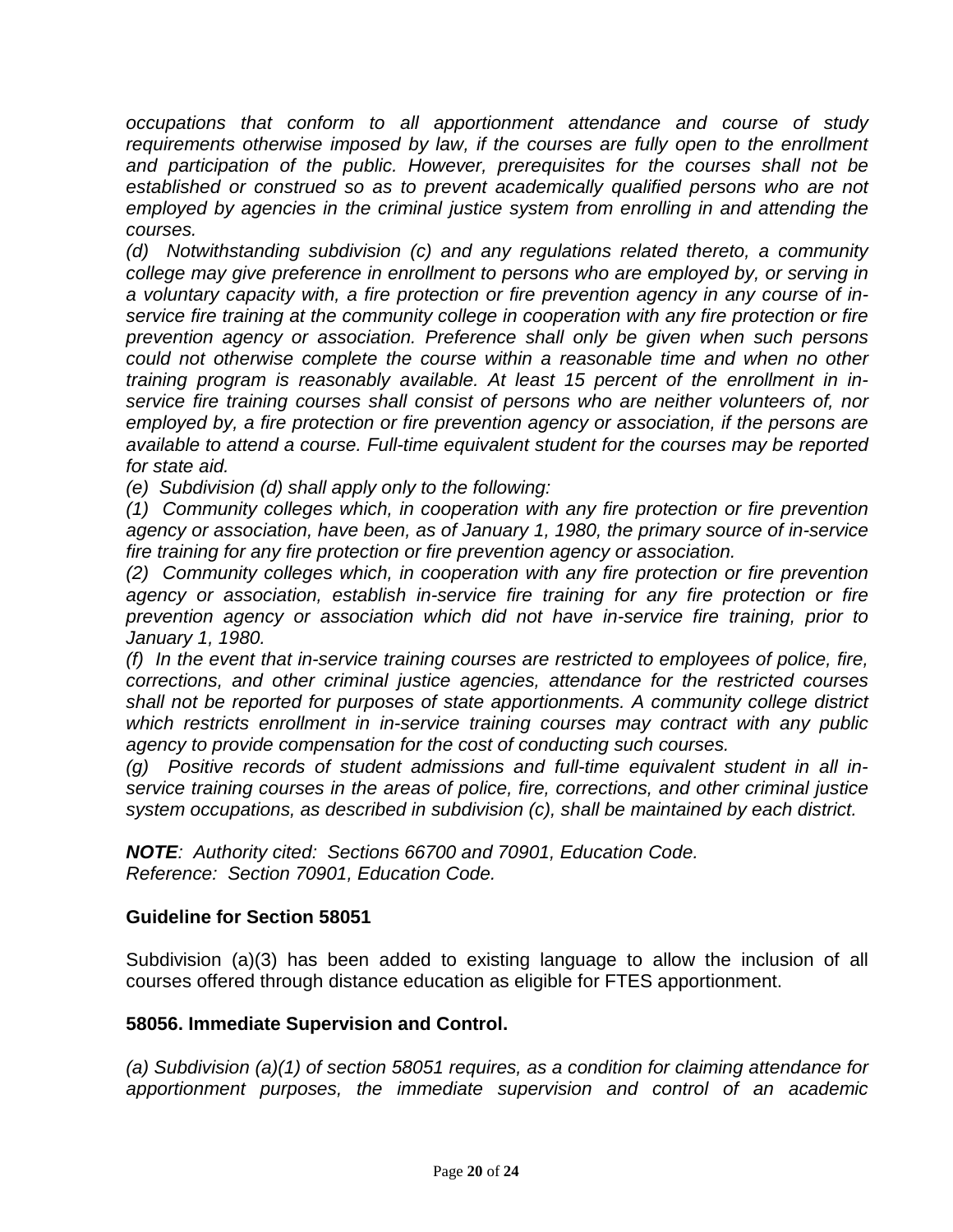*employee authorized to render service in a capacity and during the period in which he or she served. Immediate supervision and control requires the presence of the authorized*  employee. More specifically, immediate supervision or presence is characterized by all of *the following:*

*(1) The authorized employee is able, in terms of physical proximity and range of communication, to provide immediate instructional supervision and control; and*

*(2) The authorized employee is in a position to provide the supervision and control necessary for the protection of the health and safety of students; and* 

*(3) The authorized employee is not to have any other assigned duty during the instructional activity for which attendance is being claimed. The criteria specified above are to be applied in recognition of the fact that the need for immediate supervision will*  vary according to the course being offered, as well as with the design or mode of *instruction of such course or program.*

*(b) Under the following limited circumstances, attendance of students enrolled in a course or program which does not meet the requirements of subdivision (a) shall qualify for apportionment purposes if:*

*(1) The course or program is approved and being conducted as distance education in accordance with article 1 (commencing with section 55205) of subchapter 3 of chapter 6; or* 

*(2) The course or program is approved and being conducted as independent study in accordance with subchapter 4 (commencing with section 55300) of chapter 6; or*

*(3) The course or program is approved and being conducted as work experience education in accordance with subchapter 3 (commencing with section 55250) of chapter 6 of this part; or*

*(4) The course or program is approved and is being conducted as health sciences education in accordance with section 58055(a).* 

*(c) Attendance generated solely under an instructional assistant or aide does not qualify*  for apportionment. In addition, instructional aides shall not be used to increase the *number of students in relation to the number of classroom instructors in the district. However, attendance may qualify for apportionment under the following limited circumstances:*

*(1) The assistant or aide functions under the exclusive direction of the authorized employee assigned to that educational activity, and not independently; and*

*(2) The assistant or aide performs only those duties specifically authorized by law, including, but not limited to, sections 88240-88249 of the Education Code; and,*

*(3) The authorized employee is able, in terms of physical proximity and range of communication, to provide necessary supervision and control of students, so that by working in conjunction with the assistant or aide, the requirements of subsection (a) of this section are met.*

*NOTE: Authority cited: Sections 66700, 70901 and 84500, Education Code. Reference: Section 70901, and 84500*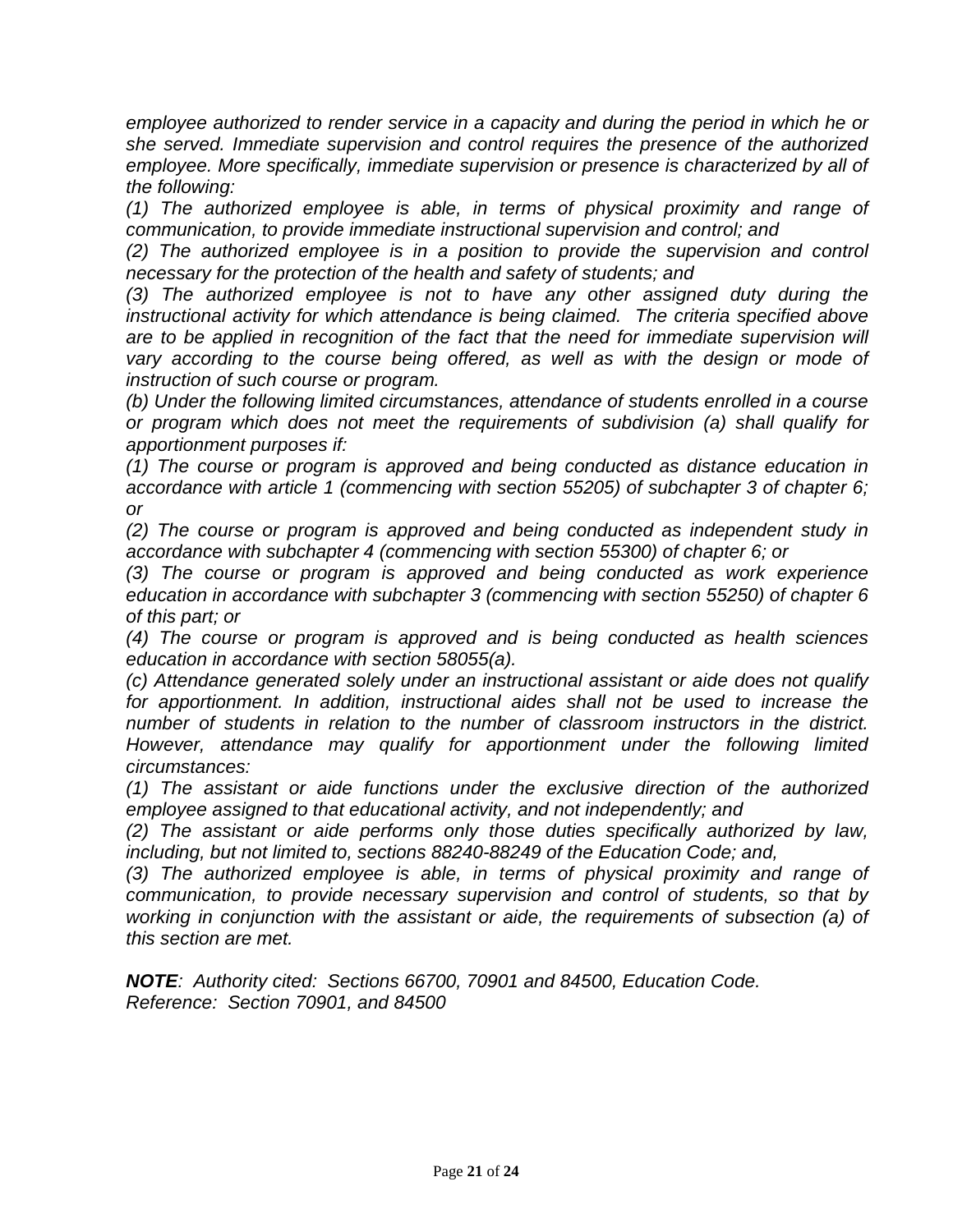#### **Guidelines for Section 58056**

This section addresses the requirement that students must be under the supervision of an instructor attending an on-campus course. In the 1994 decision to open DE to all areas of instruction during an evaluation period, DE courses could only be offered as independent study. Section 58056 has now been amended to exempt DE courses from the immediate supervision and control requirement. This is critical in order to mainstream DE into the traditional mode of instruction.

#### Limitations on State Aid

#### **58170. Apportionment for Tutoring**

*Apportionment may be claimed for individual student tutoring only if all the following conditions are met:*

*(a) The individual student tutoring is conducted through a designated learning center.*

*b) The designated learning center is supervised by a person who meets the minimum qualifications prescribed by section 53415.*

*(c) All tutors successfully complete instruction in tutoring methods and the use of appropriate written and mediated instructional materials, including supervised practice tutoring. This requirement may be waived by the chief instructional or student services officer on the basis of advanced degrees or equivalent training. Academic credit and apportionment for coursework in tutoring methods for purposes of this section shall be limited to two semester or three quarter units of credit, or 96 noncredit hours. All tutors shall be approved by a faculty member from the discipline or disciplines in which the student will tutor.*

*(d) All students receiving individual tutoring have enrolled in a noncredit course carrying Taxonomy of Programs number 4930.09, which is entitled "Supervised Tutoring."*

*(e) Students enroll in the Supervised Tutoring course, through registration procedures established pursuant to section 58108, after referral by a counselor or an instructor on the basis of an identified learning need.*

*(f) An attendance accounting method is established which accurately and rigorously monitors positive attendance.*

*(g) Student tutors may be remunerated but may not be granted academic credit for tutoring beyond that stipulated in (c) above.*

*(h) The district shall not claim state apportionment for tutoring services for which it is being paid from state categorical funds.*

*NOTE: Authority cited: Sections 70901 and 84500, Education Code. Reference: Sections 70901, 84500 and 87356, Education Code.* 

#### **Guideline for Section 58170**

In order for a college to collect noncredit apportionment for students providing tutorial assistance to other students, the tutoring must be conducted through a designated learning center under the supervision of a qualified faculty member who has earned a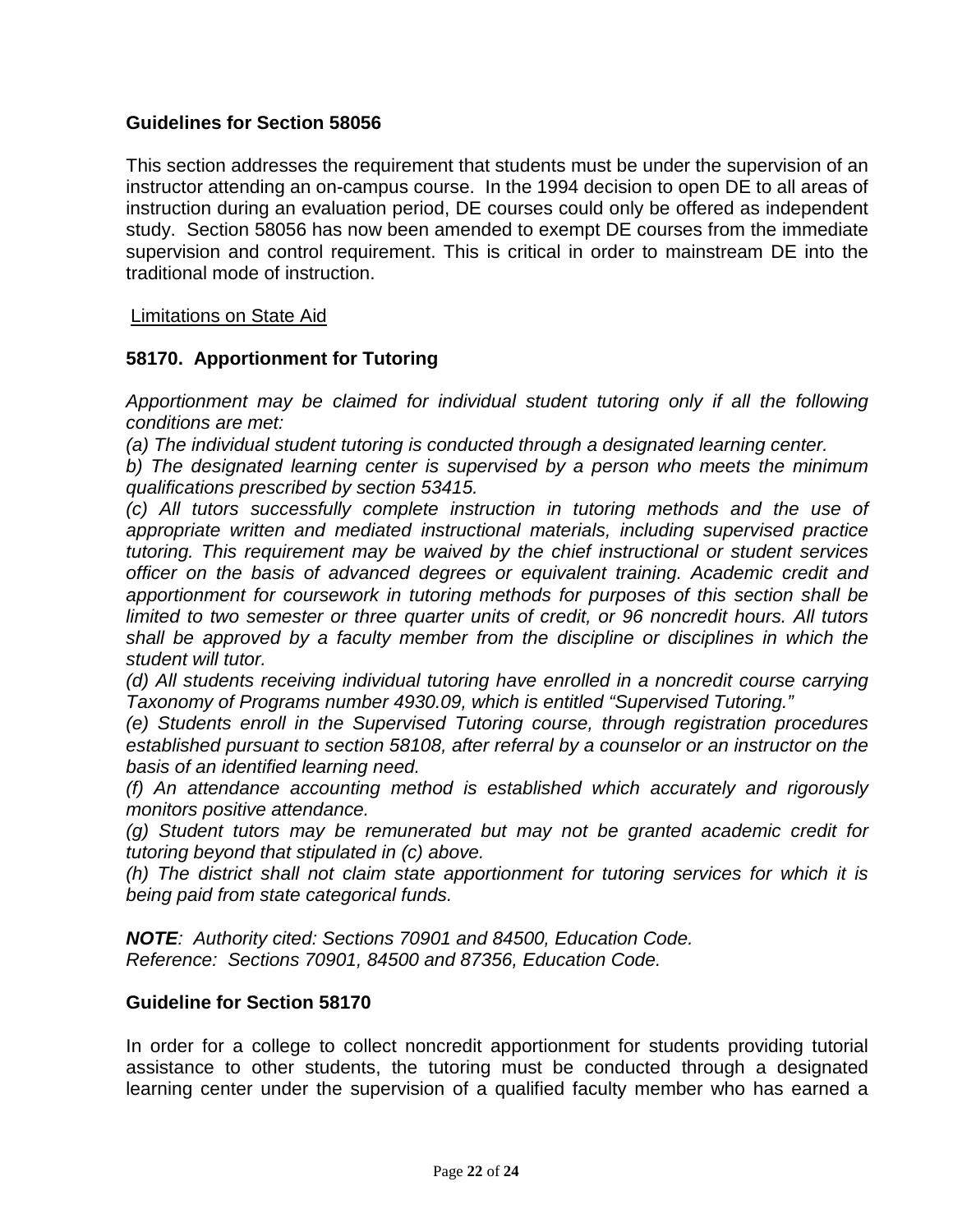Master's Degree in one subject matter being tutored or in education/ instructional psychology/ or other disciplines with an emphasis in adult learning theory, as detailed in Title 5, section 53415. Primarily, students who conduct tutoring are those who have received instruction in tutoring methods and who may use appropriate mediated instructional materials.

Academic credit and apportionment for coursework used to train tutors in tutoring methods is limited to two semester units of credit (three quarter units of credit), or 96 noncredit course hours. Prospective tutors with advanced degrees and equivalent training are not required to complete additional training preparation, although faculty from the discipline or disciplines in which the tutoring is needed must approve all tutors, irrespective of their prior education or experience.

A counselor or an instructor, on the basis of an identified learning need, must refer all students seeking tutoring. Students cannot refer themselves for tutoring. Tutees must enroll in a noncredit Supervised Tutoring course carrying the Taxonomy of Programs number 4930.09. To enroll, students must follow normal registration procedures consistent with Title 5, section 58108. No registration procedure shall be used that results in restricting enrollment to a specialized clientele.

A tutorial center may offer tutoring assistance between a tutor and tutee when they are separated by distance and are using on-line or other synchronous "real time" technologies such as videoconference, web conference, audio conference, etc. When the tutor and tutee are separated such that one or the other is not physically present in the tutoring center, the supervisor must be able to monitor the communication and a mechanism must be in place to accurately track positive attendance hours. If both the tutor and tutee are not physically present in the tutorial center, the district must ensure and be able to document, if audited, that the supervisor was actually able to, and did, monitor the interaction of the tutoring session.

#### Instructional and Other Materials

#### **59402 Definitions**

*For the purposes of this subchapter the following definitions apply:*

*(a) "Instructional and other materials" means any tangible personal property which is owned or primarily controlled by an individual student.*

*(b) "Required instructional and other materials" means any instructional and other materials which a student must procure or possess as a condition of registration, enrollment or entry into a class; or any such material which is necessary to achieve those required objectives of a course which are to be accomplished under the supervision of an instructor during class hours.*

*(c) "Solely or exclusively available from the district" means that the material is not available except through the district, or that the district requires that the material be purchased or procured from it. A material shall not be considered to be solely or*